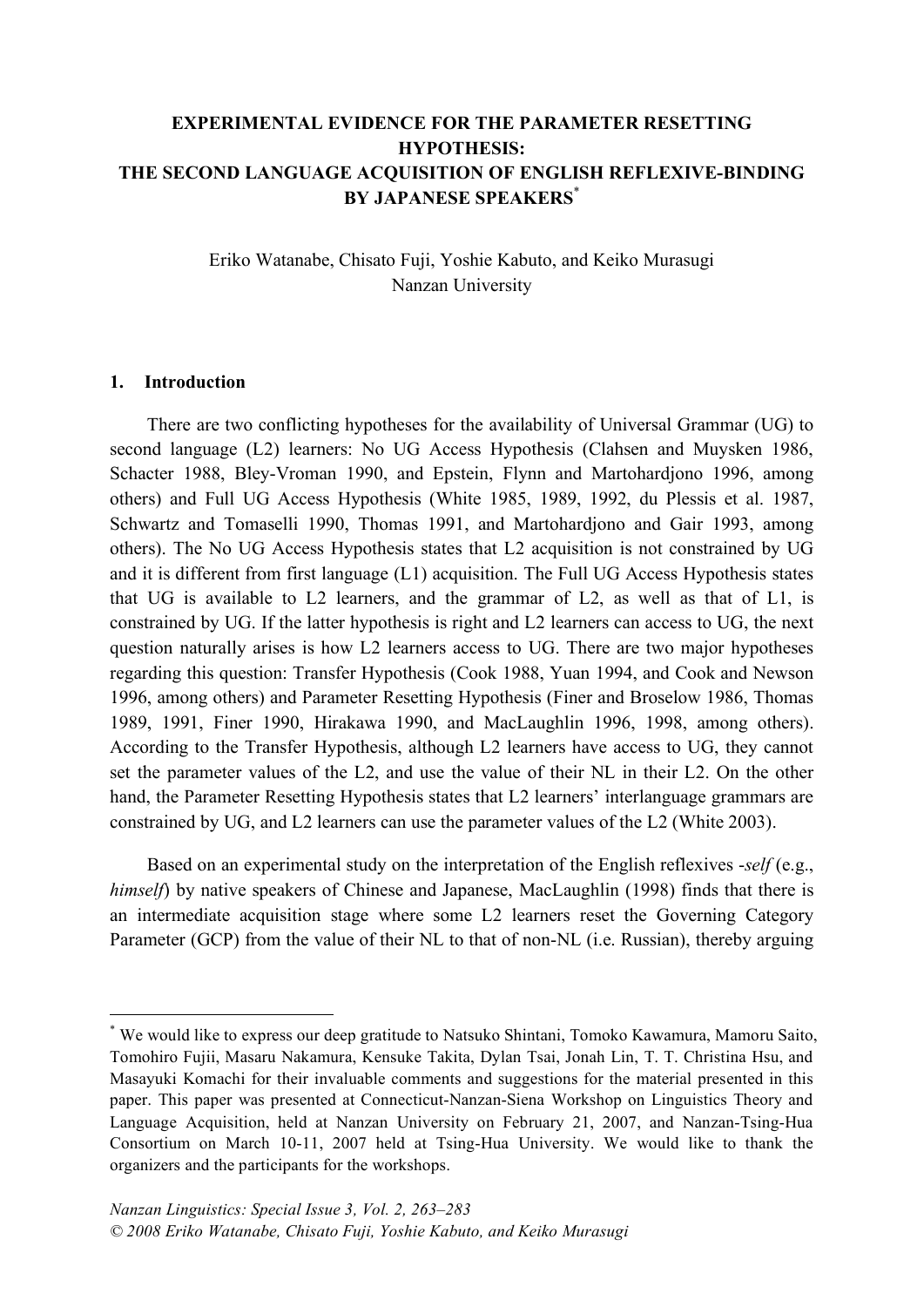for the Parameter Resetting Hypothesis.<sup>1</sup> In this paper, we provide a piece of supportive evidence for MacLaughlin (1998) based on an experimental study on L2 acquisition of the English reflexives by the native speakers of Japanese. We discuss that our results are consistent with MacLaughlin's (1998) findings and that L2 learners are able to reset their parameter value.

This paper is organized as follows. In Section 2, we discuss the previous studies regarding how Japanese and Chinese learners of English interpret the English reflexives. In Section 3, we report the results of our experimental study. Section 4 concludes this paper.

### **2. Previous Case Studies**

Before we discuss MacLaughlin (1998), we first examine how English, Japanese and Russian reflexives are interpreted.

### **2.1 The Cross-linguistic Variations of the Governing Category**

It is well known that languages vary with respect to the way of applying Binding Principle A (Chomsky 1981).<sup>2</sup> In order to capture the cross-linguistic variations, Wexler and Manzini (1987) propose that the choice of the governing category is subject to the parametric variations. They argue that the Governing Category Parameter (GCP) has five values as in (1).

### (1) Governing Category Parameter (GCP):

- $γ$  is a governing category for  $α$  iff  $γ$  is the minimal category which contains  $α$  and
	- a. has a subject, or
	- b. has an INFL, or
	- c. has a TNS, or
	- d. has a indicative TNS, or
	- e. has a root TNS;

(Wexler and Manzini 1987;  $53$ )<sup>3</sup>

In this paper, we focus on the English, Japanese and Russian value of the GCP, which are crucial for our analysis of the experimental results.

The English reflexives are subject to the setting (1a) of the GCP, and they require local antecedents. The examples are shown in (2).

<sup>&</sup>lt;sup>1</sup> However, MacLaughlin (1998) does not reject the possibility that the L1 parameter value is transferred to the L2 parameter value. According to him, 'the experimental evidence argues against an analysis of L2 learner performance which appeals solely to transfer (MacLaughling 1998; 216).'

<sup>&</sup>lt;sup>2</sup> Binding Condition Principle (A): An anaphor is bound in a local domain (Chomsky 1981).

<sup>&</sup>lt;sup>3</sup> TNS in (1c-e) means Tense.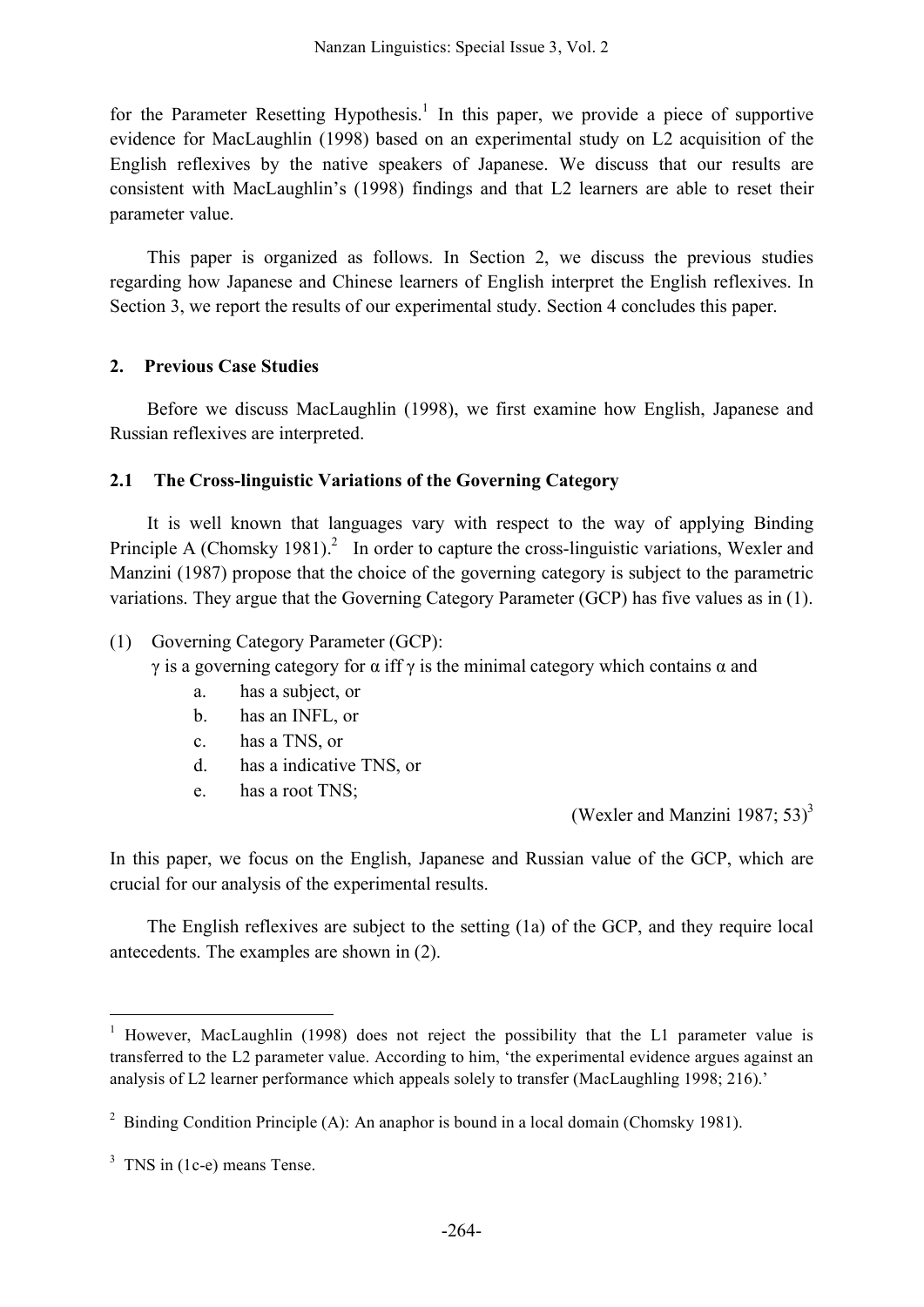(2) a. Fred<sub>i</sub> believes that [John<sub>i</sub> hurt himself<sub>\*i/j</sub>].

b. Fred<sub>i</sub> believes [John<sub>i</sub> to have hurt himself<sub>\*i/j</sub>].

(MacLaughlin 1998; 197) 4

(2a) has a finite embedded clause, and (2b) has an infinitival embedded clause. In both sentences, the antecedent of the reflexive must be the local subject *John*.

The sentences in (3) are the examples with the Japanese reflexive *zibun*. The Japanese GCP is set as (1e) and it allows both local and non-local antecedents.

(3) a.  $[Kyoko_i-wa Hanako_i-ga$  zibun<sub>i/j</sub>-o aisite iru to omotte iru]. -Top -Nom self -Acc love is Comp think is

'Kyoko thinks that Hanako loves herself.'

b. [Alice<sub>i</sub>-wa Hanako<sub>i</sub>-ni zibun<sub>i/i</sub>-o syokaisuru youni tanonda]. -Top -Dat self -Acc introduce as asked

'Alice asked Hanako to introduce herself.'

In (3), both the local and the non-local subjects can be the antecedent of the reflexive. According to Wexler and Manzini (1987), Chinese and Korean reflexives have the same GCP value as Japanese.

The Russian reflexive *sebja* is subject to the setting (1c) of the GCP. The sentences in (4) are the examples of the Russian reflexive.

| (4) | a.      | prosit, čtoby [Marinu <sub>i</sub> narisovala sebja <sub>*i/i</sub> ].<br>Saša <sub>i</sub><br>self<br>requests that Marina-Acc draw<br>Sasha |                    |
|-----|---------|-----------------------------------------------------------------------------------------------------------------------------------------------|--------------------|
|     |         | 'Sasha requests that Marina draws herself.'                                                                                                   | (Bailyn 1992; 317) |
|     | $b_{-}$ | [Saša <sub>i</sub> proprosila Marinu <sub>i</sub> narisovat' sebja <sub>i/i</sub> ].<br>Sasha requested Marina-Acc to draw self               |                    |
|     |         | 'Sasha asked Marina to draw herself.'                                                                                                         | (Bailyn 1992; 311) |

(4a) has a finite embedded clause and (4b) has an infinitival embedded clause. As shown in (4a), only the local subject *Marinu* can be the antecedent of the reflexive. On the other hand, both the local subject *Marinu* and the non-local subject *Saša* can be the antecedent of the reflexive in (4b).

In 2.2 through 2.4, we introduce some previous studies of L2 acquisition on the GCP

<sup>&</sup>lt;sup>4</sup> Although the original sentences do not have these square brackets, we put these square brackets to indicate the governing category for each reflexive for ease of exposition.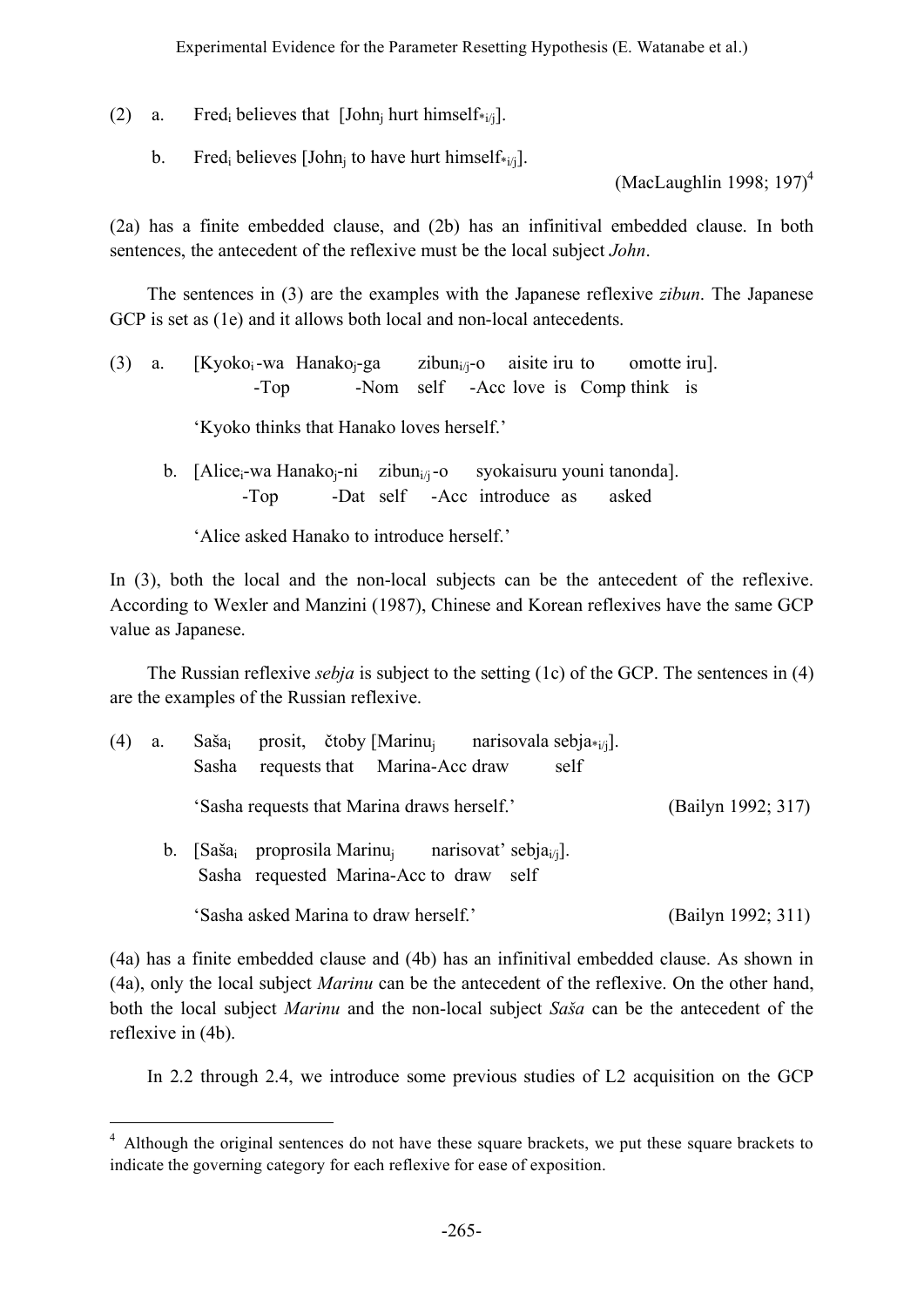setting. We first overview Finer and Broselow (1986). They examine how Japanese, Chinese, and Korean learners of English interpret the English reflexives.

## **2.2 Finer and Broselow (1986)**

As we discussed in 2.1, the English reflexives must be bound clause-internally. The Japanese reflexive *zibun*, Chinese *ziji,* and Korean *casino*, on the other hand, can be bound by some non-local antecedents (Wexler and Manzini 1987). Finer and Broselow (1986) study the acquisition of the English reflexives by Japanese, Chinese, and Korean learners of English. They examine whether L2 learners keep the value of the L1 in L2 or they use the value of L2 when L2 has a different value of the GCP from L1. A comprehension task was used in their experiment. The experimenter showed a picture and its description to subjects, and asked the subject whether or not the sentence describes the picture correctly. Some of the test sentences are shown below:

- (5) a. Mr. Fat<sub>i</sub> thinks that  $[Mr. Thin<sub>i</sub> will paint himself<sub>*<sub>ij</sub>]</sub>$ .
	- b. Mr. Fat<sub>i</sub> told [Mr. Thin<sub>i</sub> to paint himself\*<sub>i/i</sub>].

(Finer and Broselow 1986; 160)

(5a) has a finite embedded clause, and (5b) has an infinitival embedded clause. In both cases, the antecedent of the reflexive must be the embedded subject, *Mr. Thin*.

As the results, 91.7% of the subjects answered correctly to (5a), and 58.3% of the subjects answered correctly to (5b). These results show that more than 50 % of the subjects showed the tendency to follow the English value of the GCP. Based on these results, Finer and Broselow (1986) conclude that their subjects reset the value of the GCP from L1 to L2, thereby supporting the Parameter Resetting Hypothesis.

# **2.3 Yuan (1994)**

Yuan (1994) argues that the results of Finer and Broselow (1986) do not support the Parameter Resetting Hypothesis, but rather, they support the Transfer Hypothesis. Yuan (1994) claims that there are two types of reflexives in Japanese, Chinese and Korean: bare reflexives and phrasal reflexives (cf. Wang and Stillings 1984, Tang 1985, 1989, Pica 1987, Battistela and Xu 1990, and Cole et al. 1990, among others). Two types of reflexives in these languages are summarized in Table 1.

| $\triangle$ the types of the reflexives   Bare reflexives<br>languages |                       | Phrasal reflexives     |
|------------------------------------------------------------------------|-----------------------|------------------------|
| Japanese                                                               | zibun 'self'          | -zisin '-self'         |
| Chinese                                                                | $zii\tilde{i}$ 'self' | $-zii$ $\epsilon$ self |
| Korean                                                                 | casin 'self'          | -casin '-self'         |

Table 1: Bare reflexives and phrasal reflexives of Japanese, Chinese and Korean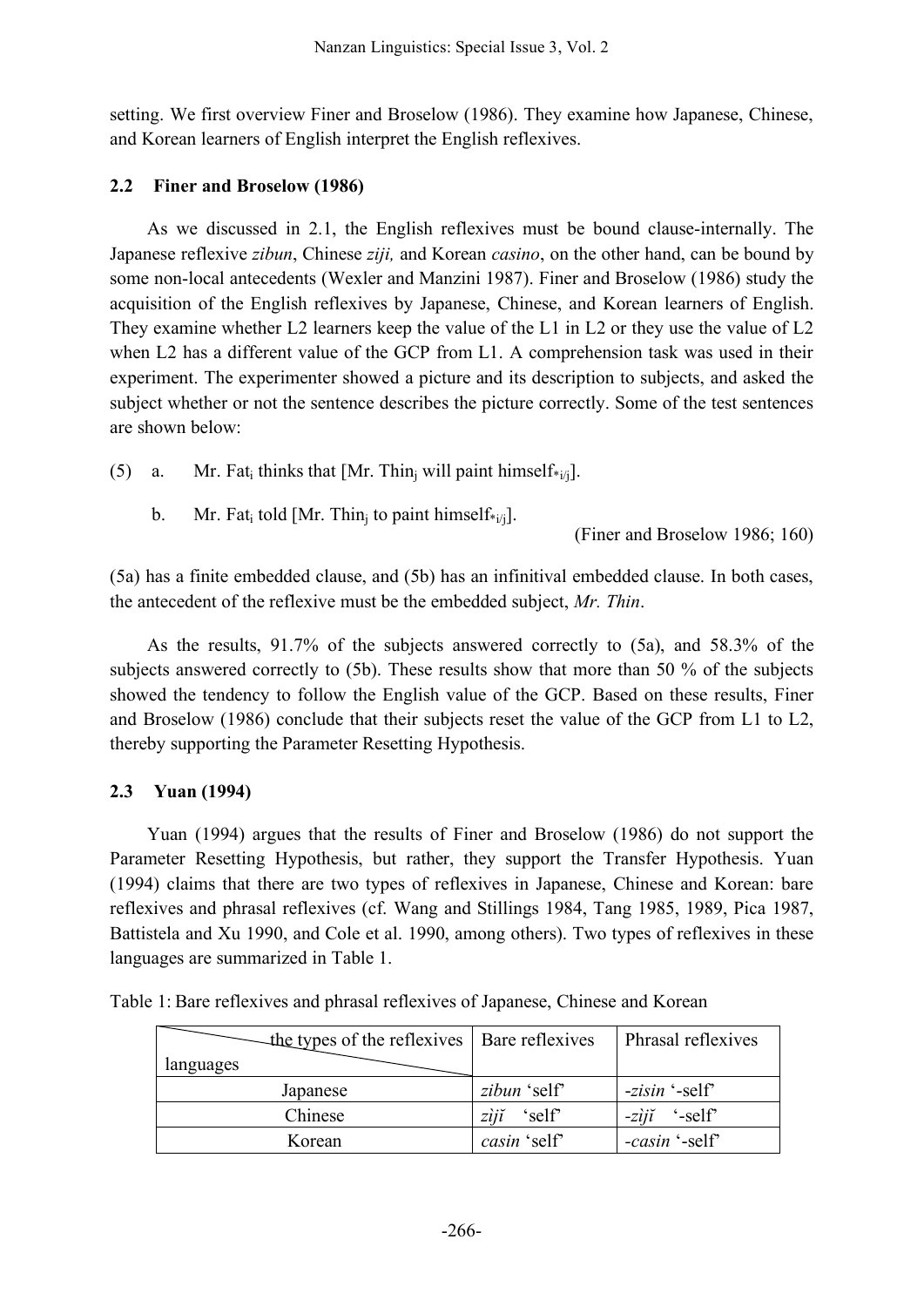The Japanese bare reflexive is *zibun* and the phrasal reflexives are *-zisin*. The Chinese bare reflexive is *zìjĭ* and the phrasal reflexives are *-zìjĭ*. The Korean reflexive is *casin* and the phrasal reflexives are *-casin*.

According to Yuan (1994), the bare reflexives and the phrasal reflexives in those languages have the different values of the GCP. The bare reflexives are subject to the setting (1e) of the GCP, while the phrasal reflexives are subject to the setting (1a) of the GCP, which is the same value of the English reflexives -*self*. Thus, Yuan (1994) argues that the Japanese, Chinese and Korean learners of English who participated in Finer and Broselow's (1986) experiment, in fact, applied their L1 value of the GCP for phrasal reflexives to English reflexives.

In the next sub-section, we overview MacLaughlin (1998), which provides some counter evidence to Yuan's (1994) proposal.

## **2.4 MacLaughlin (1998)**

MacLaughlin (1998) examines the acquisition of the English reflexives by the native speakers of Japanese and Chinese. He performed an experimental study to examine how Japanese and Chinese learners of English interpret the English reflexives. The subjects consisted of 10 Japanese native speakers and 5 Chinese native speakers, and the comprehension task was used. Some examples of the test sentences are shown below:



Each test sentence has two following statements to check the interpretation of the reflexive. The statement in (b) asks if the non-local subject can be the antecedent of the reflexive. The statement (c) asks if the local subject can be the antecedent of the reflexive. The subjects were expected to indicate whether they agree or disagree with each statement, and to circle either AGREE or DISAGREE. Take (6) for instance. If the subjects agree to the statement (6b), '*herself* can be *Barbara*,' they circle AGREE, and if they disagree to the statement, they circle DISAGREE.

MacLaughlin (1998) reports that the subjects can be categorized into three groups: the subjects who used the English value of the GCP, the subjects who applied the Japanese value of the GCP, and the subjects who used the Russian value of the GCP. The number of subjects in each group is shown in (8).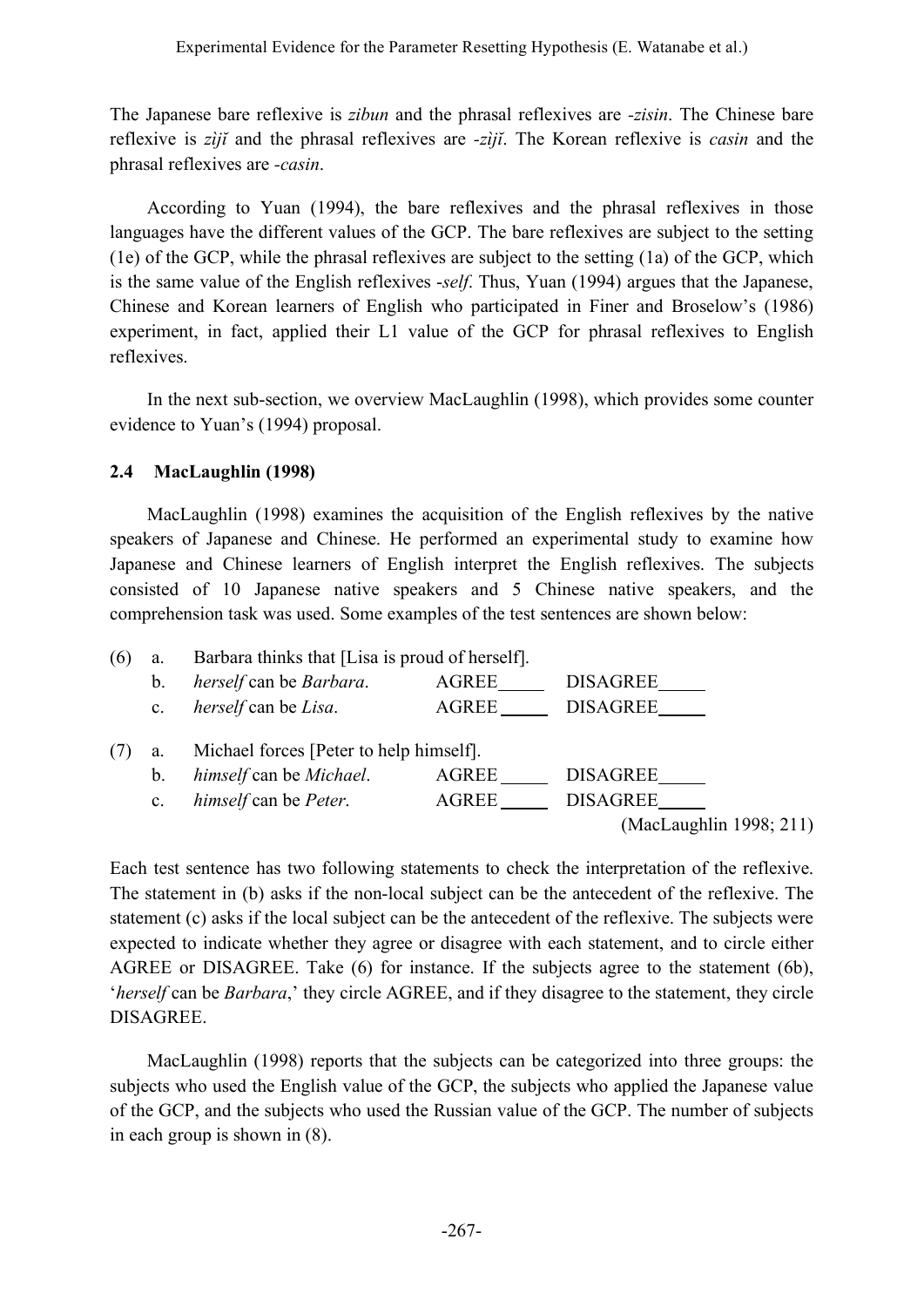| $(8)$ a. | Subjects who used the English value of the GCP     | :6/15  |
|----------|----------------------------------------------------|--------|
|          | Subjects who applied the Japanese value of the GCP | : 2/15 |
|          | Subjects who used the Russian value of the GCP     | : 7/15 |

6 out of 15 subjects used the English value of the GCP and 2 out of 15 subjects applied the Japanese value of the GCP. In addition, 7 out of the 15 subjects used the Russian value of the GCP.

The examples of the responses by the subjects in (8a) are given in (9) and (10).

| (9)       | a.          | Barbara thinks that [Lisa is proud of herself]. |                     |          |  |  |  |
|-----------|-------------|-------------------------------------------------|---------------------|----------|--|--|--|
|           | $b_{\perp}$ | <i>herself</i> can be <i>Barbara</i> .          | DISAGREE O<br>AGREE |          |  |  |  |
|           | $c_{\rm}$   | <i>herself</i> can be <i>Lisa</i> .             | AGREE O             | DISAGREE |  |  |  |
| $(10)$ a. |             | Michael forces [Peter to help himself].         |                     |          |  |  |  |

| himself can be Michael.              | AGREE   | DISAGREE O |
|--------------------------------------|---------|------------|
| <i>himself</i> can be <i>Peter</i> . | AGREE O | DISAGREE   |

The subjects in (8a) judged that the antecedent of the reflexive must be the local one in both sentences with a finite and an infinitival embedded clause. These results indicate that they have an English-type setting of the GCP.

The subjects in (8b) applied the Japanese value of the GCP, and answered as shown in (11) and (12).

| $(11)$ a. |                | [Barbara thinks that Lisa is proud of herself]. |              |          |                 |
|-----------|----------------|-------------------------------------------------|--------------|----------|-----------------|
|           | $b_{\cdot}$    | herself can be Barbara.                         | AGREE        |          | <b>DISAGREE</b> |
|           | $c_{\cdot}$    | herself can be Lisa.                            | AGREE        | <b>O</b> | DISAGREE        |
| $(12)$ a. |                | [Michael forces Peter to help himself].         |              |          |                 |
|           | b.             | himself can be Michael.                         | <b>AGREE</b> |          | <b>DISAGREE</b> |
|           | $\mathbf{c}$ . | himself can be Peter.                           | AGREE        |          | DISAGREE        |

Those subjects judged the non-local subject can be the antecedent of the reflexive in both the sentence with a finite embedded clause and the sentence with a non-finite embedded clause.

The subjects in (8c) has the Russian value of the GCP, and their responses showed some differences between the sentence with a finite embedded clause and the sentence with an infinite embedded clause as in (13) and (14).

| $(13)$ a. Barbara thinks that [Lisa is proud of herself]. |                  |  |
|-----------------------------------------------------------|------------------|--|
| b. <i>herself</i> can be <i>Barbara</i> .                 | AGREE O DISAGREE |  |
| c. <i>herself</i> can be <i>Lisa</i> .                    | AGREE O DISAGREE |  |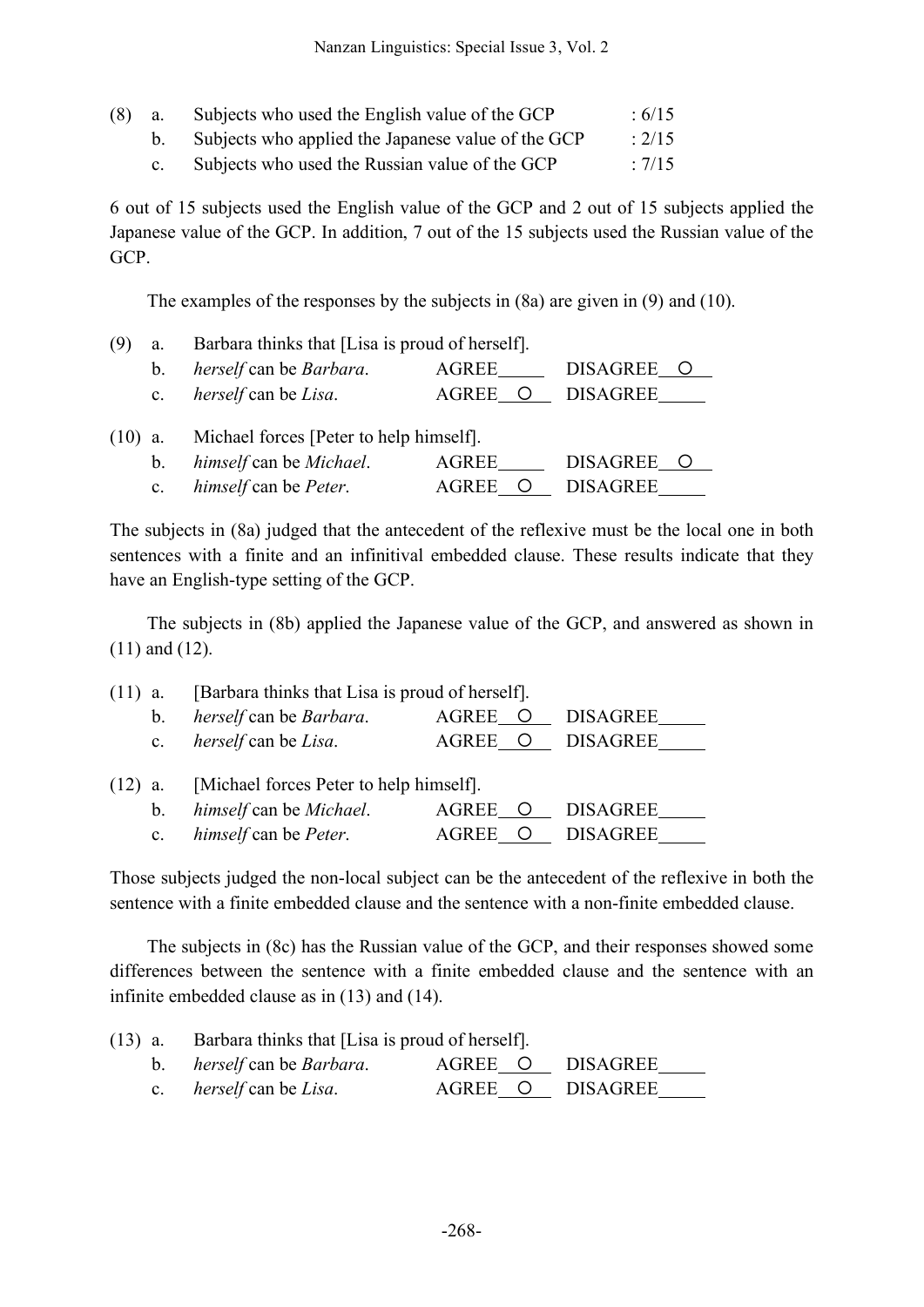|  | $(14)$ a. [Michael forces Peter to help himself]. |  |  |                  |  |
|--|---------------------------------------------------|--|--|------------------|--|
|  | b. <i>himself</i> can be <i>Michael</i> .         |  |  | AGREE O DISAGREE |  |
|  | c. <i>himself</i> can be <i>Peter</i> .           |  |  | AGREE O DISAGREE |  |

In the sentence with a finite embedded clause, they allowed only the local subject for the antecedent of the reflexive, but in the sentence with an infinite embedded clause, either the local subject or the non-local subject could be the antecedent of the reflexive.

It is interesting that the number of subjects who chose the Russian value of the GCP is the largest, as shown in (8). 7 subjects out of 15 had the Russian-type setting, while only 2 had the Japanese-type setting and other 6 had the English-type.

The fact that the Japanese and Chinese learners of English use the Russian-type GCP, instead of merely using the value of his/her own NL, indicate that the L2 learners set the parameter value to the non-NL. Thus, MacLaughlin's (1988) results support the Parameter Resetting Hypothesis.

### **3. Experiment**

MacLaughlin (1998) argues that some native speakers of Japanese and Chinese reset the value of the GCP from their NL to that of non-NL, English or Russian ones. Based on his results, we conducted an experiment with larger number of subjects. Using the grammatical judgement task, we examined whether or not his results hold for 92 native speakers of Japanese.

### **3.1 Subjects**

We tested 92 university students in Japan who are native speakers of Japanese. We also tested five English native speakers for the subject of the control test. Table 2 summarizes the number of subjects in our experiment and in MacLaughlin (1988).

Table 2: The subjects in our experiment and in MacLaughlin (1998)

|                        | Our experiment    | MacLaughlin (1998) |
|------------------------|-------------------|--------------------|
| Native languages       | Japanese $(N=92)$ | Japanese $(n=10)$  |
|                        |                   | Chinese $(n=5)$    |
| The number of subjects | 92                |                    |

As shown in Table 2, the number of subjects in our experiment is far larger than that of MacLaughlin (1998).

### **3.2 Test Sentences**

The experiment consists of two parts: four preliminary tests and one main test. The preliminary tests consist of Lexical Test, Governing Category Test, Syntax Test 1 and Syntax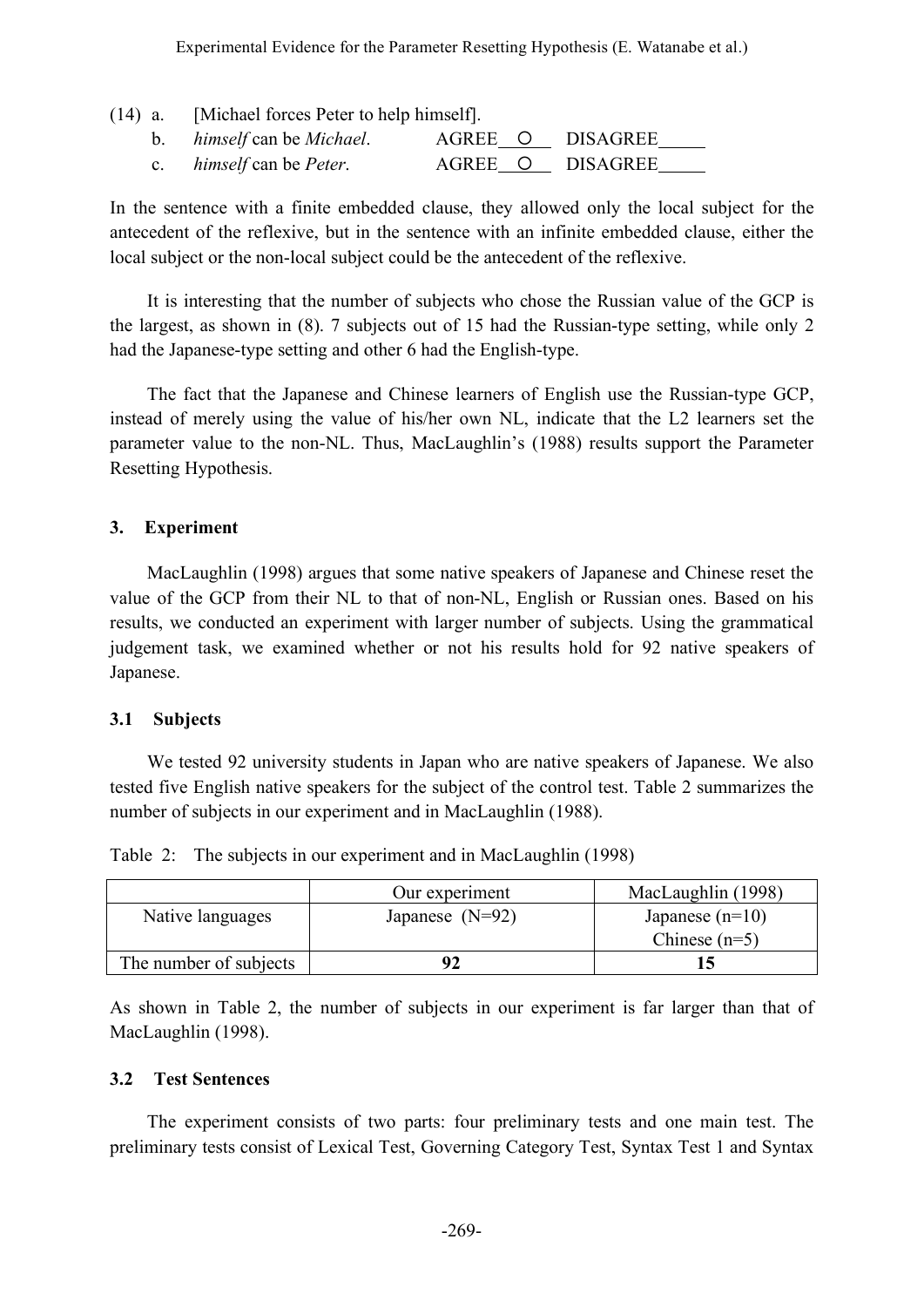Test 2. These preliminary tests were designed to examine the subjects' knowledge of the structures and the vocabularies that were used in the main test.<sup>5</sup> 81 out of 92 passed the preliminary tests.

The main test was designed to examine the subjects' interpretation of the English reflexives with respect to the GCP. It consists of two types of sentences: one contains a finite embedded clause and the other contains an infinitival embedded clause. <sup>6</sup> The test sentences are shown in (15a) and (16a).

- (15) a. Ann remembers that [Mary introduced herself].
	- b. *herself* can be *Ann*.
	- c. *herself* can be *Mary*.
- (16) a. Mary asked [Ann to introduce herself].
	- b. *herself* can be *Mary*.
	- c. *herself* can be *Ann*.

The sentence (15a) has a reflexive within a finite embedded clause, and the sentence (16a) has a reflexive within an infinitival embedded clause. Two statements (b) and (c) follow each test sentence. The statement (b) checks whether or not the non-local subject can be the antecedent of the reflexive; the statement (c) checks if the local subject can be the antecedent of the reflexive.

## **3.3 Prediction**

If MacLaughlin's (1998) analysis is on the right track, we predict that subjects' answers should fall into three groups: Japanese-type, English-type and Russian-type, as summarized in Table 3.

| Clause type    | A sentence with a finite | A sentence with an infinitival |  |
|----------------|--------------------------|--------------------------------|--|
| Reflexive type | embedded clause          | embedded clause                |  |
| English-type   | Local subject only       |                                |  |
| Japanese-type  | Local/ non-local subject |                                |  |
| Russian-type   | Local subject only       | Local/ non-local subject       |  |

Table 3<sup>-</sup> The Prediction

The subjects with the English-type GCP would answer as in (17) and (18).

 $5$  See Appendix A for the contents of the preliminary tests.

<sup>6</sup> We used the same verb, 'introduce', for both the finite and the infinitival embedded clause in order to avoid the influence of subjects' knowledge of vocabularies on the interpretation of the English reflexive.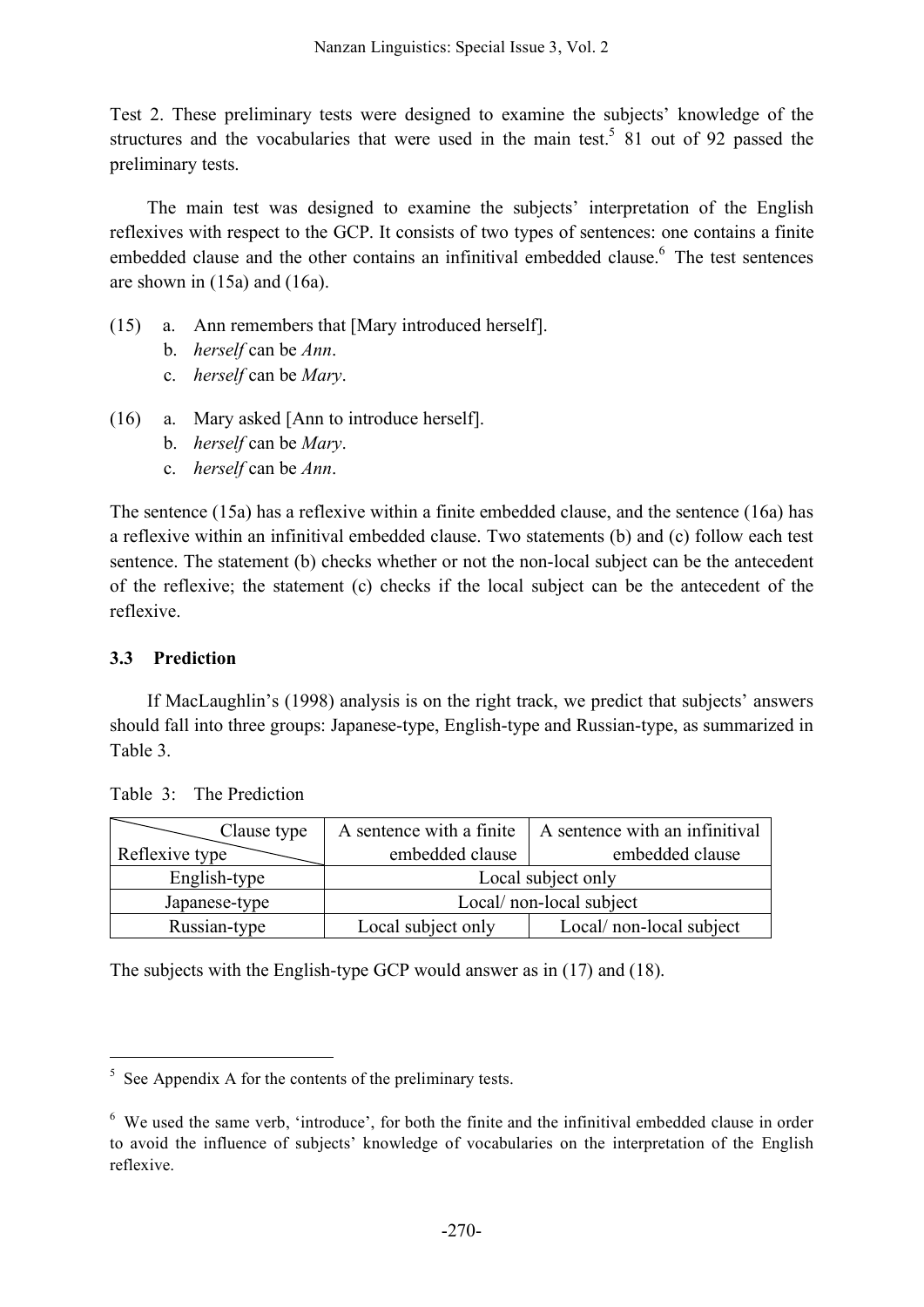| (17) | a. Ann remembers that [Mary introduced herself]. |              |                 |
|------|--------------------------------------------------|--------------|-----------------|
|      | b. <i>herself</i> can be <i>Ann</i> .            | <b>AGREE</b> | <b>\GREE</b>    |
|      | c. <i>herself</i> can be <i>Mary</i> .           |              | <b>DISAGREE</b> |
| (18) | a. Mary asked [Ann to introduce herself].        |              |                 |
|      | b. <i>herself</i> can be <i>Mary</i> .           | AGREE        | ISAGREE         |
|      | c. <i>herself</i> can be <i>Ann</i> .            |              | <b>DISAGREE</b> |

The subjects would answer that only the local subject is allowed for the antecedent of the reflexive. Then, the subjects would circle DISAGREE for the statement (b) and AGREE for the statement (c).

The subjects with the Japanese-type GCP would answer as in (19) and (20).

| (19) |    | a. [Ann remembers that Mary introduced herself]. |              |                 |
|------|----|--------------------------------------------------|--------------|-----------------|
|      |    | b. <i>herself</i> can be <i>Ann</i> .            | <b>AGREE</b> | <b>DISAGREE</b> |
|      |    | c. <i>herself</i> can be <i>Mary</i> .           | <b>AGREE</b> | <b>DISAGREE</b> |
| (20) | а. | [Mary asked Ann to introduce herself].           |              |                 |

| b. <i>herself</i> can be <i>Mary</i> . | <b>AGREE</b> | <b>DISAGREE</b> |
|----------------------------------------|--------------|-----------------|
| c. <i>herself</i> can be <i>Ann</i> .  | <b>AGREE</b> | <b>DISAGREE</b> |

If subjects keep their Japanese setting of the GCP, they would answer both the local and the non-local subject are available for the antecedent of the reflexive.

The subjects with the Russian-type GCP would answer as (21) and (22).

| (21) | a. Ann remembers that [Mary introduced herself]. |       |                               |
|------|--------------------------------------------------|-------|-------------------------------|
|      | b. <i>herself</i> can be <i>Ann</i> .            | AGREE | <b><i><u>OISAGREE</u></i></b> |
|      | c. <i>herself</i> can be <i>Mary</i> .           | AGREE | <b>DISAGREE</b>               |
| (22) | a. [Mary asked Ann to introduce herself].        |       |                               |
|      | b. <i>herself</i> can be <i>Mary</i> .           |       | <b>DISAGREE</b>               |

c. *herself* can be *Ann*. **AGREE** DISAGREE

If subjects have the Russian-type GCP, they would disallow the non-local subject for the antecedent of the reflexives in the sentence with a finite embedded clause, but they would allow it in the sentence with an infinite clause.

## **3.4 Results**

## **3.4.1 Group Results**

The results of the control test are shown in Table 4.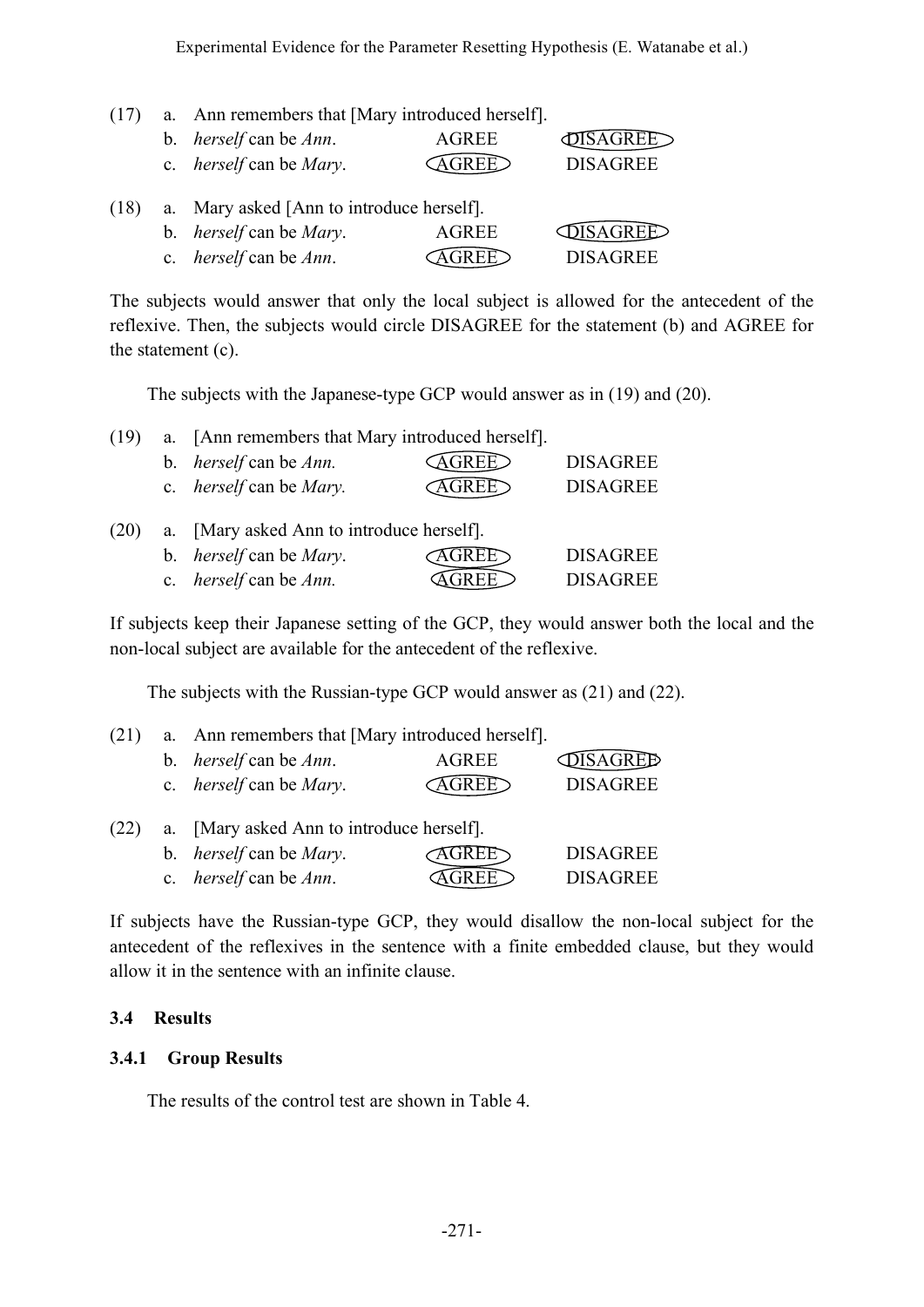| The responses     | The antecedent is |              |                 |              |  |
|-------------------|-------------------|--------------|-----------------|--------------|--|
| The               | local subject     | non-local    | both            | none of them |  |
| types of the      | only              | subject only | local/non-local |              |  |
| embedded clause   |                   |              | subject         |              |  |
| a finite embedded | $100\%$ (n=5)     | $0\%$        | 0%              | 0%           |  |
| clause            |                   |              |                 |              |  |
| infinitival       | $100\%$ (n=5)     | $0\%$        | 0%              | 0%           |  |
| embedded clause   |                   |              |                 |              |  |

Table 4: The responses to the main test by the native English speaker  $(n=5)$ 

It shows that the subjects of the control test (native English speakers) chose only the local subject as the antecedent of the reflexive.

Table 5 and 6 present the performance of the L2 learners on the main test. Table 5 shows the responses to the sentence with a finite embedded clause.

|  | Table 5: The responses to the test sentence with a finite embedded clause $(n=81)$ |  |  |  |  |
|--|------------------------------------------------------------------------------------|--|--|--|--|
|--|------------------------------------------------------------------------------------|--|--|--|--|

| The antecedent is |               |              |                 |         |            |
|-------------------|---------------|--------------|-----------------|---------|------------|
| The responses     | local subject | non-local    | both            | none of | <b>SUM</b> |
|                   | only          | subject only | local/non-local | them    |            |
|                   |               |              | subject         |         |            |
| The number of     | 92.6%         | $0\%$        | 7.4%            | 0%      | 100%       |
| subjects $(\% )$  | $n=75$        |              | $(n=6)$         |         | $(n=81)$   |

92.6% of the subjects chose only the local subject as the antecedent of the reflexive and 7.4% of the subjects chose both the local and the non-local subject as the antecedent of the reflexive.

Table 6 shows the responses to the sentence with an infinitival embedded clause.

|  |  |  |  | Table 6: The responses to the test sentence with an infinitival embedded clause $(n=81)$ |  |
|--|--|--|--|------------------------------------------------------------------------------------------|--|
|--|--|--|--|------------------------------------------------------------------------------------------|--|

| The antecedent is |               |              |                 |         |            |
|-------------------|---------------|--------------|-----------------|---------|------------|
| The responses     | local subject | non-local    | both            | none of | <b>SUM</b> |
|                   | only          | subject only | local/non-local | them    |            |
|                   |               |              | subject         |         |            |
| The number of     | 33.3%         | $0\%$        | 66.7%           | 0%      | 100%       |
| subjects $(\% )$  | $n=27$        |              | $(n=54)$        |         | $(n=81)$   |

33.3% of the subjects answered that only the local subject can be the antecedent of the reflexive, and 66.7% of the subjects answered that both the local and the non-local subject can be the antecedent of the reflexive. These results show that, in contrast to the subject of the control test, some L2 learners chose not only the local subject but also the non-local subject as the antecedent of the reflexive. That is, some L2 learners applied the non-English GCP values to interpret the English reflexives.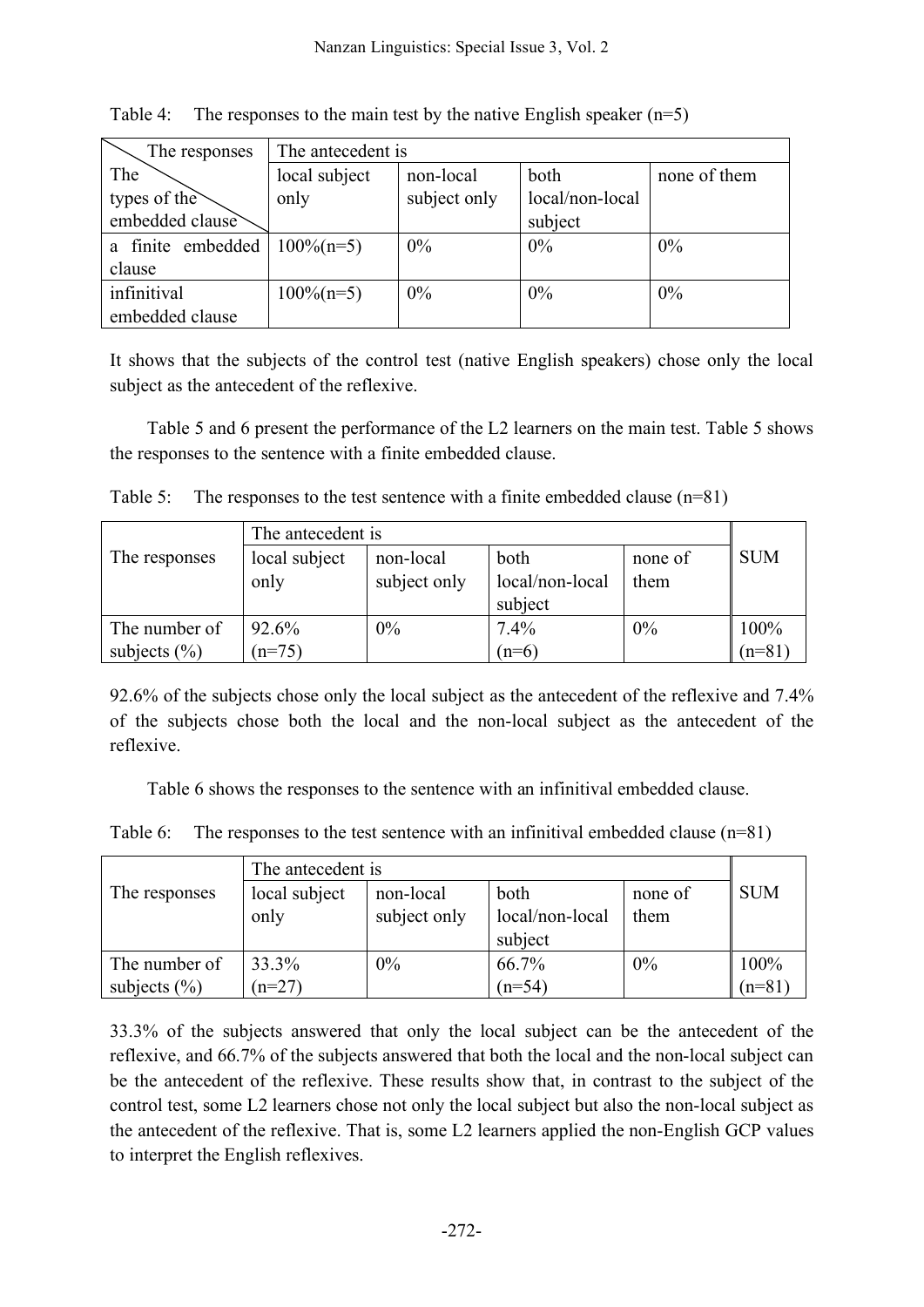In the next sub-section, we examine the results individually in order to determine which value of the GCP each subject uses.

### **3.4.2 Individual Results**

The responses by the subject of the control test are repeated below. The English reflexives must be bound locally in both the sentence with a finite clause and the sentence with an infinitival clause. Therefore, we expected that the English native speaker would allow only the local subject as the antecedent of the reflexive in both the finite and the infinitival embedded clauses.

| The responses     | The antecedent is                                  |              |                 |       |  |
|-------------------|----------------------------------------------------|--------------|-----------------|-------|--|
| The               | local subject<br>both<br>non-local<br>none of them |              |                 |       |  |
| types of the      | only                                               | subject only | local/non-local |       |  |
| embedded clause   |                                                    |              | subject         |       |  |
| a finite embedded | $100\%$ (n=5)                                      | $0\%$        | $0\%$           | $0\%$ |  |
| clause            |                                                    |              |                 |       |  |
| an infinitival    | $100\%$ (n=5)                                      | $0\%$        | $0\%$           | $0\%$ |  |
| embedded clause   |                                                    |              |                 |       |  |

| Table 4: The responses to the main test by the native English speaker $(n=5)$ |  |  |
|-------------------------------------------------------------------------------|--|--|
|                                                                               |  |  |

As we expected, the English native speaker allowed only the local subject as the antecedent of the reflexive.

Turning now to the L2 learners, we found three patterns of responses, just like MacLaughlin (1998) did. Out of 81 subjects, 27 showed the English-type setting of the GCP, 6 showed the Japanese-type setting, and 48 showed the Russian-type setting. Table 7 through 9 show the details of those three responses.

Let us first examine the first 27 subjects who showed the English-type setting of the GCP.

Table 7: English-type (n=27)

| The responses     | The antecedent is |              |                 |              |  |
|-------------------|-------------------|--------------|-----------------|--------------|--|
| The               | local subject     | non-local    | both            | none of them |  |
| types of the      | only              | subject only | local/non-local |              |  |
| embedded clause   |                   |              | subject         |              |  |
| a finite embedded | $100\%$ (n=27)    | $0\%$        | 0%              | 0%           |  |
| clause            |                   |              |                 |              |  |
| an infinitival    | $100\%$ (n=27)    | $0\%$        | $0\%$           | $0\%$        |  |
| embedded clause   |                   |              |                 |              |  |

Those subjects allowed only the local subject as the antecedent of the reflexive, just like the English native speaker did.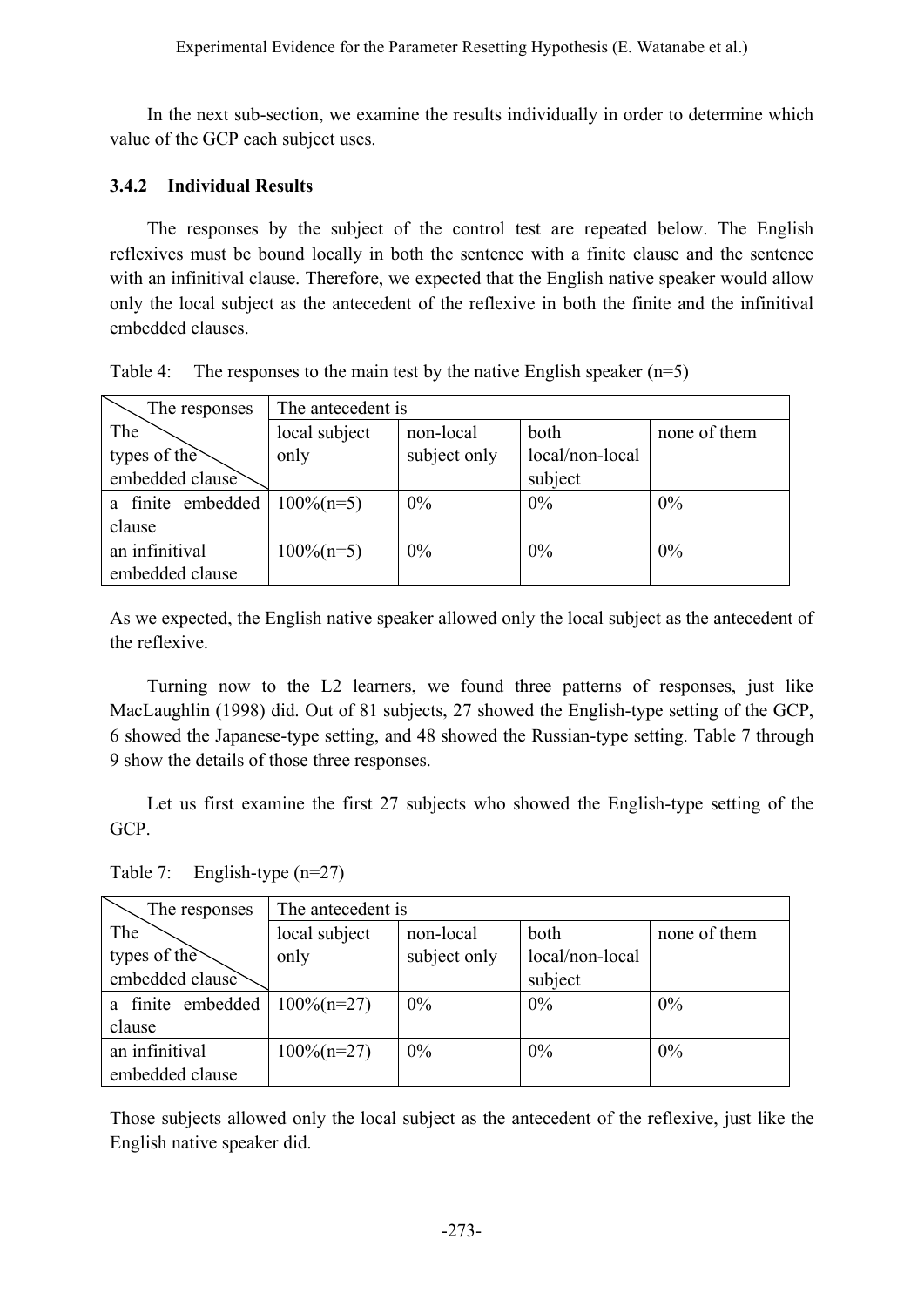Table 8 shows the responses of 6 subjects who showed the Japanese-type setting of the GCP.

| Table 8: | Japanese-type $(n=6)$ |
|----------|-----------------------|
|----------|-----------------------|

| The responses     | The antecedent is |              |                 |              |  |
|-------------------|-------------------|--------------|-----------------|--------------|--|
| The               | local subject     | non-local    | both            | none of them |  |
| types of the      | only              | subject only | local/non-local |              |  |
| embedded clause   |                   |              | subject         |              |  |
| a finite embedded | $0\%$             | 0%           | $100\%$ (n=6)   | $0\%$        |  |
| clause            |                   |              |                 |              |  |
| an infinitival    | $0\%$             | 0%           | $100\%$ (n=6)   | 0%           |  |
| embedded clause   |                   |              |                 |              |  |

Those subjects allowed both the local and the non-local subject as the antecedent of the reflexive. Note that their responses did not show any differences between the sentence with a finite clause and the sentence with an infinite clause. This indicates that they use the Japanese-type of the GCP to interpret the English reflexives.

Table 9 shows the responses of 48 subjects.

Table 9: Russian-type (n=48)

| The responses     | The antecedent is                                  |              |                 |    |
|-------------------|----------------------------------------------------|--------------|-----------------|----|
| The               | local subject<br>both<br>non-local<br>none of them |              |                 |    |
| types of the      | only                                               | subject only | local/non-local |    |
| embedded clause   |                                                    |              | subject         |    |
| a finite embedded | $100\%$ (n=48)                                     | $0\%$        | 0%              | 0% |
| clause            |                                                    |              |                 |    |
| an infinitival    | $0\%$                                              | 0%           | $100\%$ (n=48)  | 0% |
| embedded clause   |                                                    |              |                 |    |

They did not allow the non-local subject as the antecedent of the reflexive in the sentence with a finite embedded clause, while they allowed the non-local subject as the antecedent of the reflexive in the sentence with an infinitival embedded clause. This indicates that they use the Russian-type setting of the GCP.

Those results of the main test are summarized in Figure 1.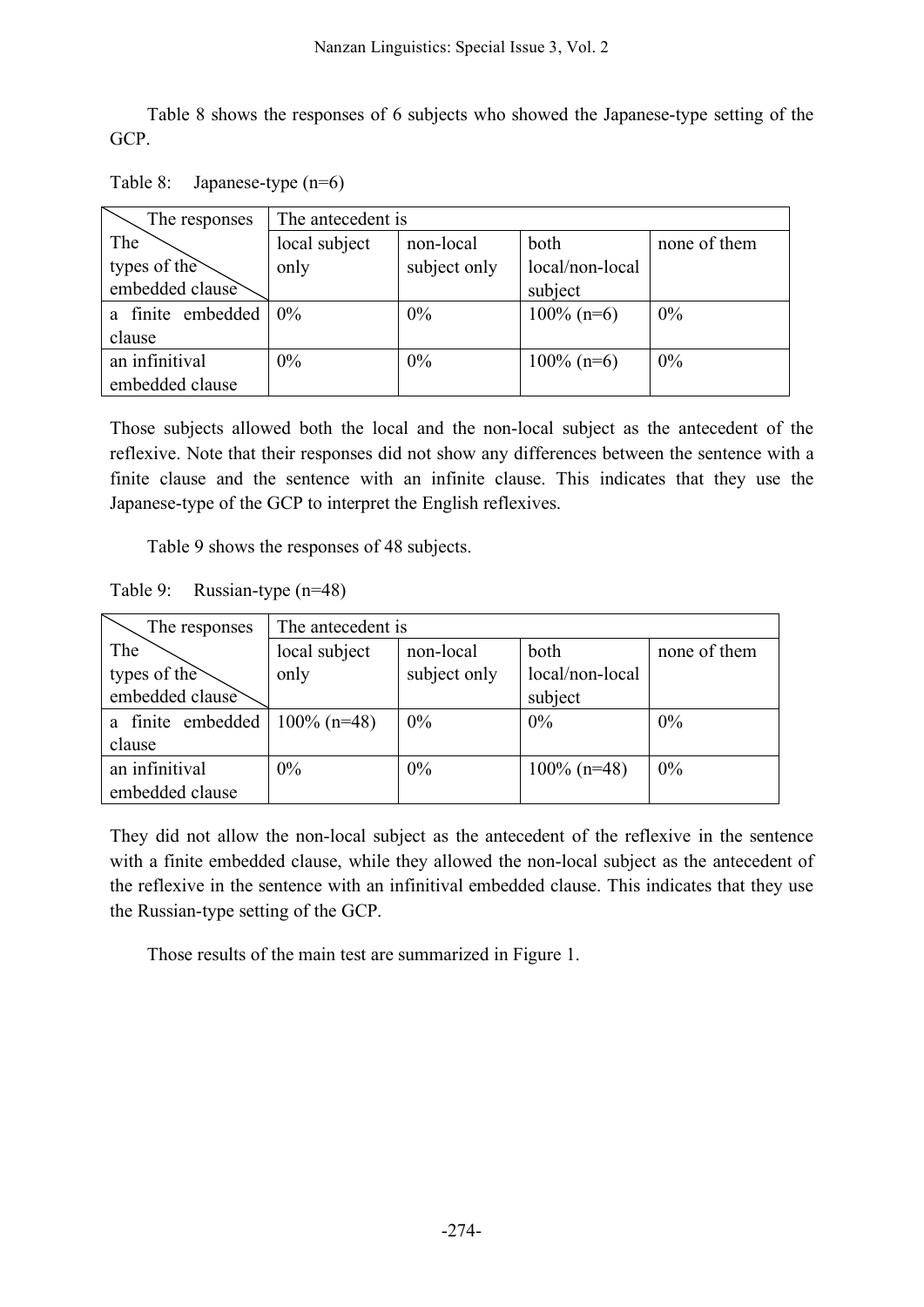Figure 1: The results of the main test



The "English-type" refers to the subjects who used the English value of the GCP to interpret the English reflexives. The "Japanese-type" refers to the subjects who applied the Japanese value of the GCP to interpret the English reflexives, and the "Russian-type" refers to the subjects who used the Russian value of the GCP to interpret the English reflexives. "Others" refers to the subjects who used the GCP value other than that of English, Japanese or Russian. It is interesting that the number of subjects who has the Japanese-type setting of the GCP is the smallest. 6 out of 81 subjects applied the Japanese value of the GCP. More than half of the subjects, 48 out of 81, have the Russian-type setting of the GCP. 27 subjects have the GCP value of English. It means that 93% of our subjects interpreted the English reflexives using the non-NL binding system (i.e., either the English-type or the Russian-type).

Our results are summarized in Table 10.

Table 10: The value of the GCP exhibited by the L2 learners

| The types of        | The         | The response patterns                                 |                         |  |
|---------------------|-------------|-------------------------------------------------------|-------------------------|--|
| the GCP value       | number      | The sentence with a finite The sentence<br>with<br>an |                         |  |
|                     | of subjects | infinitival embedded clause<br>embedded clause        |                         |  |
| English-type $(L2)$ | 27          | Local subject only                                    |                         |  |
| Japanese-type (NL)  |             | Local/non-local subject                               |                         |  |
| Russian-type        | 48          | Local subject only                                    | Local/non-local subject |  |

### **3.5 Discussion**

The responses of our subjects are clearly divided into three types. Observe Table 10. 27 out of 81 subjects used the English-type of the GCP to interpret the English reflexives. They chose the local subject only as the antecedent of the reflexives in both a finite and an infinitival embedded clause. The number of subjects who applied the Japanese-type of the GCP is 6. They chose both the local and the non-local subject as the antecedent of the reflexive in both a finite and an infinitival embedded clause. The subjects who used the Russian-type of the GCP chose only the local subject as the antecedent of the reflexive in a finite embedded clause, and both the local and the non-local subject as the antecedent of the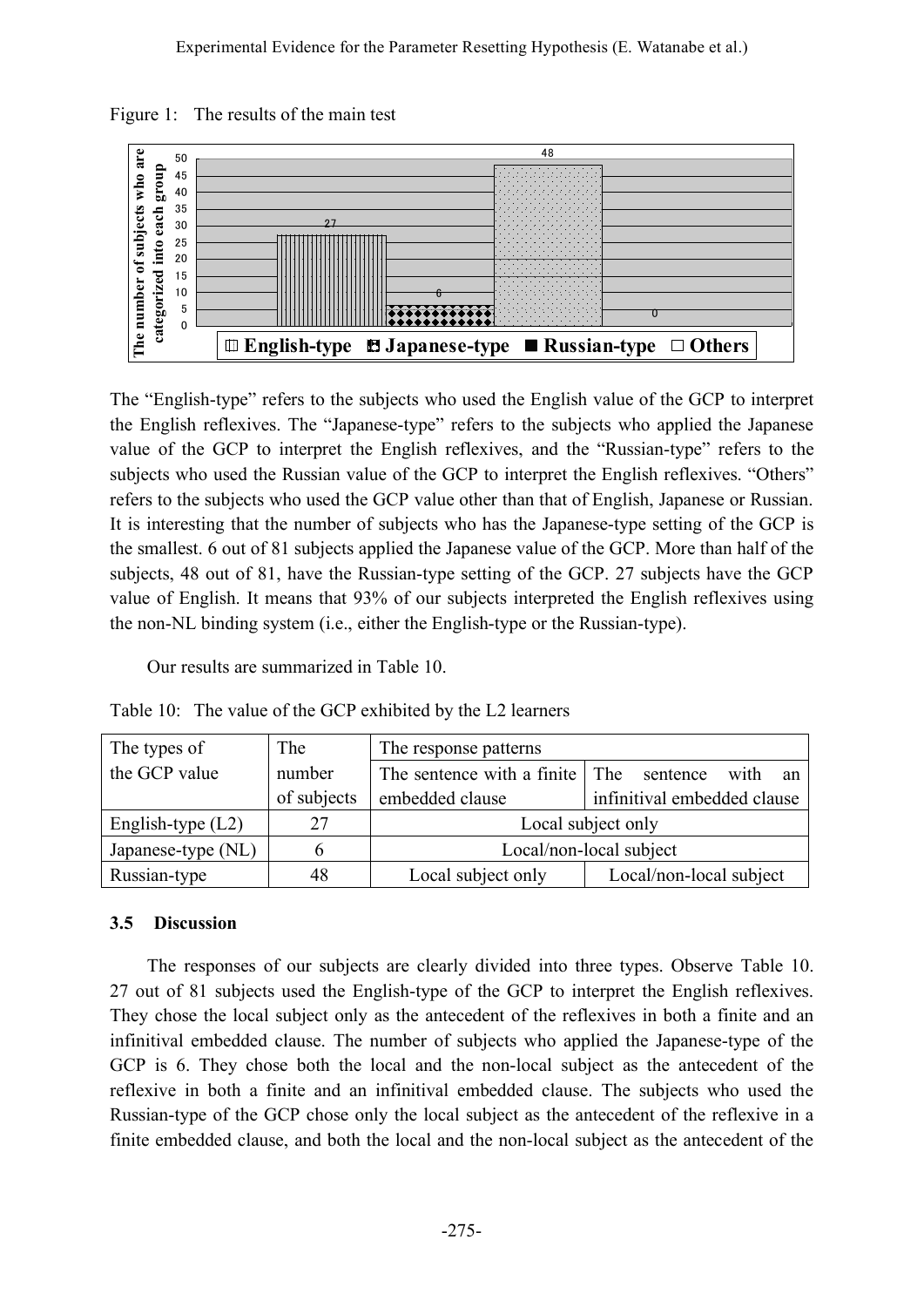reflexive in an infinite embedded clause. 48 out of 81 subjects are categorized into this group. The results are consistent with those of MacLaughlin (1998), and confirm his results with larger number of subjects.

All three types of the GCP value, which are found in L2 acquisition, are actually the possible grammar in some languages; English, Japanese, and Russian.<sup>7</sup> These results indicate that the grammar of L2 learners is constrained by UG, and our results support the Full UG Access Hypothesis, but not the No UG Access Hypothesis.

In addition, according to MacLaughlin (1998), the results also support the Parameter Resetting Hypothesis because L2 learners use the GCP value of non-NL (i.e., English or Russian). Before we conclude that our results support the Parameter Resetting Hypothesis, we examine two other possible analyses on our results.

We first examine a possible analysis of the responses by subjects with the Russian-type GCP. According to MacLaughlin (1998), the presence of the Russian-type is one of the crucial points to support the Parameter Resetting Hypothesis. However, there is another possible analysis for the responses. That is, as Dulay et al. (1982) and Lott (1983) among others argue, the responses may be due to the NL interference on  $L2$ .<sup>8</sup> According to Dulay et al. (1982), the NL interference is the automatic influence of the learners' L1 grammar on the L<sub>2</sub> production. Our experimental results, however, are not explained well by this analysis.

If the NL interference may disturb the subjects' interpretation of the English reflexives, then, the four types of responses should be found. The four possibilities are summarized in Table 11.

| Clause type | A finite clause          | An infinitival clause    |
|-------------|--------------------------|--------------------------|
| $TV$ pe     |                          |                          |
|             | Local subject only       |                          |
|             | Local/ non-local subject |                          |
|             | Local subject only       | Local/ non-local subject |
|             | Local/ non-local subject | Local subject only       |

Table 11: The possible interpretations of the English reflexives

The response in Type-A is predicted if NL does not interfere with the interpretation of the English reflexives. If the Japanese value of the GCP interferes with the interpretation of the English reflexives in both a finite and an infinitival embedded clause, then we predict that the response in Type B will be found. Moreover, the response in Type C is predicted if NL

 $<sup>7</sup>$  Mamoru Saito, Tomohiro Fujii and Masayuki Komachi questioned whether or not the subjects set</sup> such parameter values as (1b) and (1d) other than the Russian parameter value in the intermediate acquisition stages. Our experimental study does not falsify nor support the possibility, as (1b) and (1d) are not overt in the English syntax.

<sup>&</sup>lt;sup>8</sup> We would like to thank T. T. Christina Hsu for this suggestion.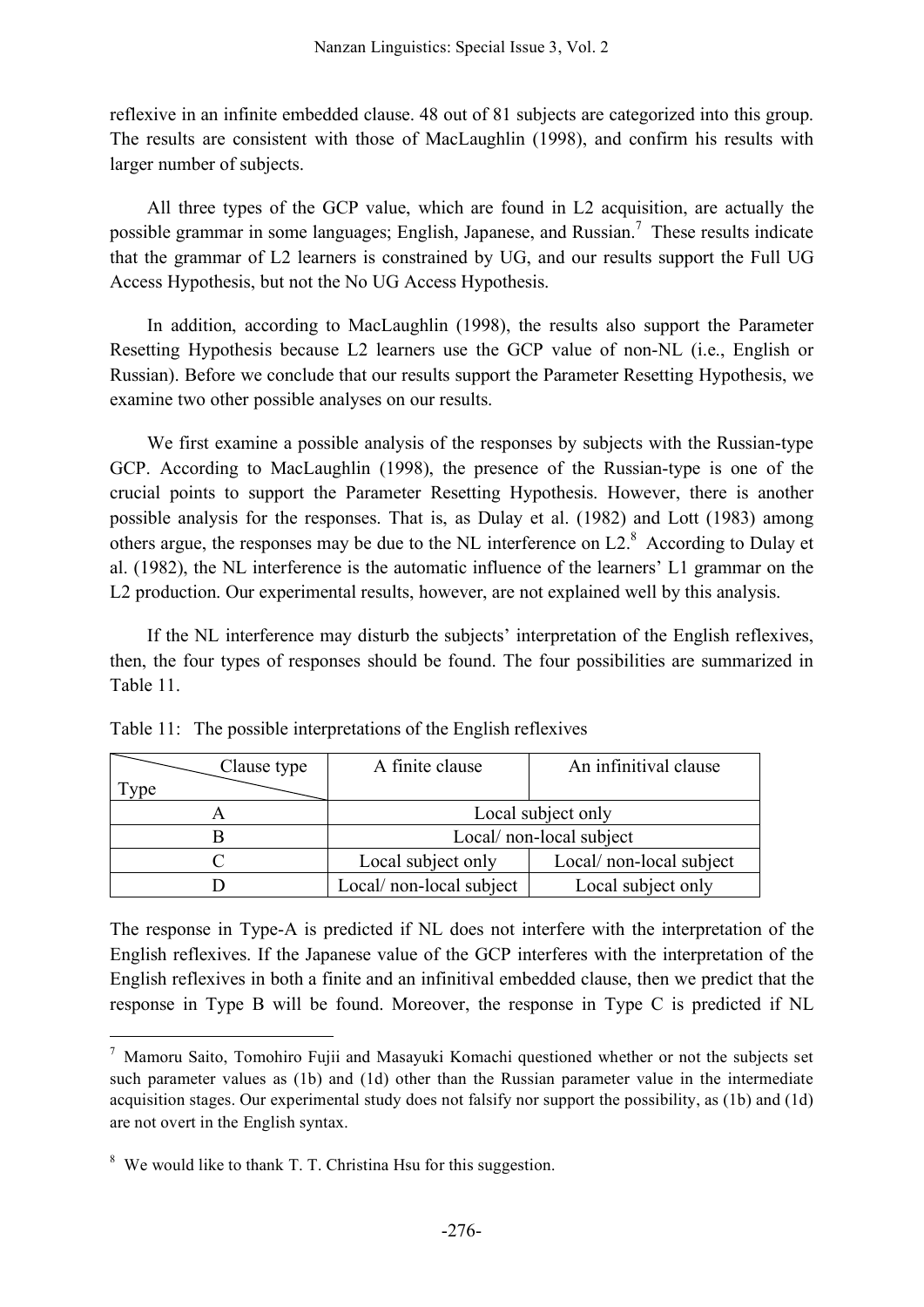interferes with the interpretation of the English reflexives in an infinitival embedded clause. In addition, if the Japanese value of the GCP interferes with the interpretation of the English reflexive in a finite embedded clause, the response like Type D is predicted.

The responses of Type A, B and C are corresponding to the responses of the English-type, the Japanese-type, and the Russian-type respectively. However, none of our subjects are categorized in Type D. Thus, the analysis of Dulay et al. (1982) fails to make the correct prediction.

Next, let us discuss the English-type setting of the GCP. MacLaughlin (1998) proposes that the presence of this English-type GCP in L2 acquisition supports the Parameter Resetting Hypothesis. However, these responses can be interpreted in another way: the subjects might transfer the L1 value (Yuan 1994).

In order to examine whether or not the Japanese learners of English used the Japanese value of the GCP to interpret the English reflexives, we conducted a follow-up test, and the results provide a piece of counter evidence to Yuan's argument. We employed the grammatical judgement task to examine the interpretation of the English reflexives and the Japanese reflexives. Subjects were 14 university students whose native language was Japanese.

The tests consisted of two parts: Session 1 and Session 2. Session 1 consisted of two parts, 4 preliminary tests and one main test. The preliminary tests were same as the one used in Section 3 and all subjects passed the preliminary tests. For the main test, we used 6 test sentences as in  $(23)$ .

- (23) a. Mary thinks that Lisa is proud of herself.
	- b. Ann remembers that Mary introduced herself.
	- c. Bob knows that Ken blames himself.
	- d. Bob wants Peter to be proud of himself.
	- e. Lisa asked Alice to introduce herself.
	- f. Mary asks Alice to blame herself.

The main test was preceded in the same way as the experiment in Section 3. In Session 2, subjects were asked to translate the test sentences in (23) into Japanese.

According to Yuan's (1994) Transfer Hypothesis, some Japanese learners of English use the GCP value of the Japanese phrasal reflexives *-zisin* for the interpretation of the English reflexives. Hence, if Yuan's argument is on the right track, those subjects who have the English GCP value and do not allow the non-local antecedent would translate English *-self* as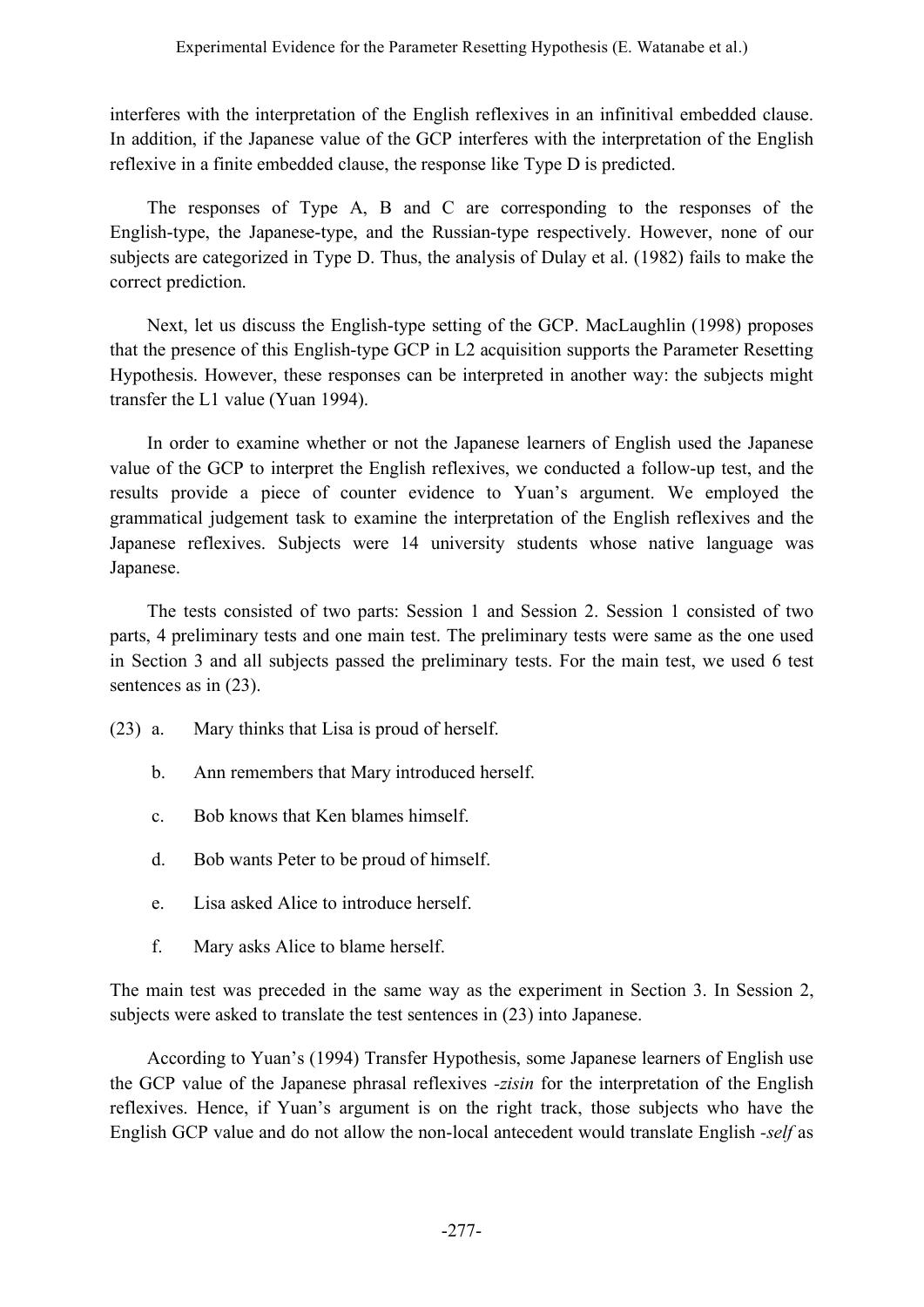*-zisin,* while those subjects who have the Japanese GCP value and allow the non-local antecedent would translate *-self* as *zibun*. Those predictions are summarized in Table 12.

Table 12: Prediction based on Yuan's (1994) Transfer Hypothesis

| The value of the GCP | The translation of the English reflexives |  |
|----------------------|-------------------------------------------|--|
| English-type         | -zisin '-self'                            |  |
| Japanese-type        | zibun 'self'                              |  |

If the subjects used the English-type of the GCP to interpret the English reflexives, they would translate the English reflexives into the Japanese phrasal reflexives. On the other hand, if the subjects applied the Japanese-type of the GCP to interpret the English reflexives, they would translate the English reflexives into the Japanese bare reflexive.

Figure 2 shows the results of the Session 1.





As we find in Figure 2, 10 out of 14 subjects used the English value of the GCP, only 1 out of 14 subjects applied the Japanese value of the GCP, and 3 out of 14 subjects used the Russian value of the GCP.

Next, we compare these results with those of Session 2. Table 13 shows the translations of the English reflexives by one of the L2 learners. This subjects used the English-type GCP to interpret the English reflexives in Session 1. Therefore, according to Yuan's (1994) transfer Hypothesis, we predicted that this subject would translate the English reflexives as Japanese phrasal reflexives, whose GCP value is the same with that of the English reflexives.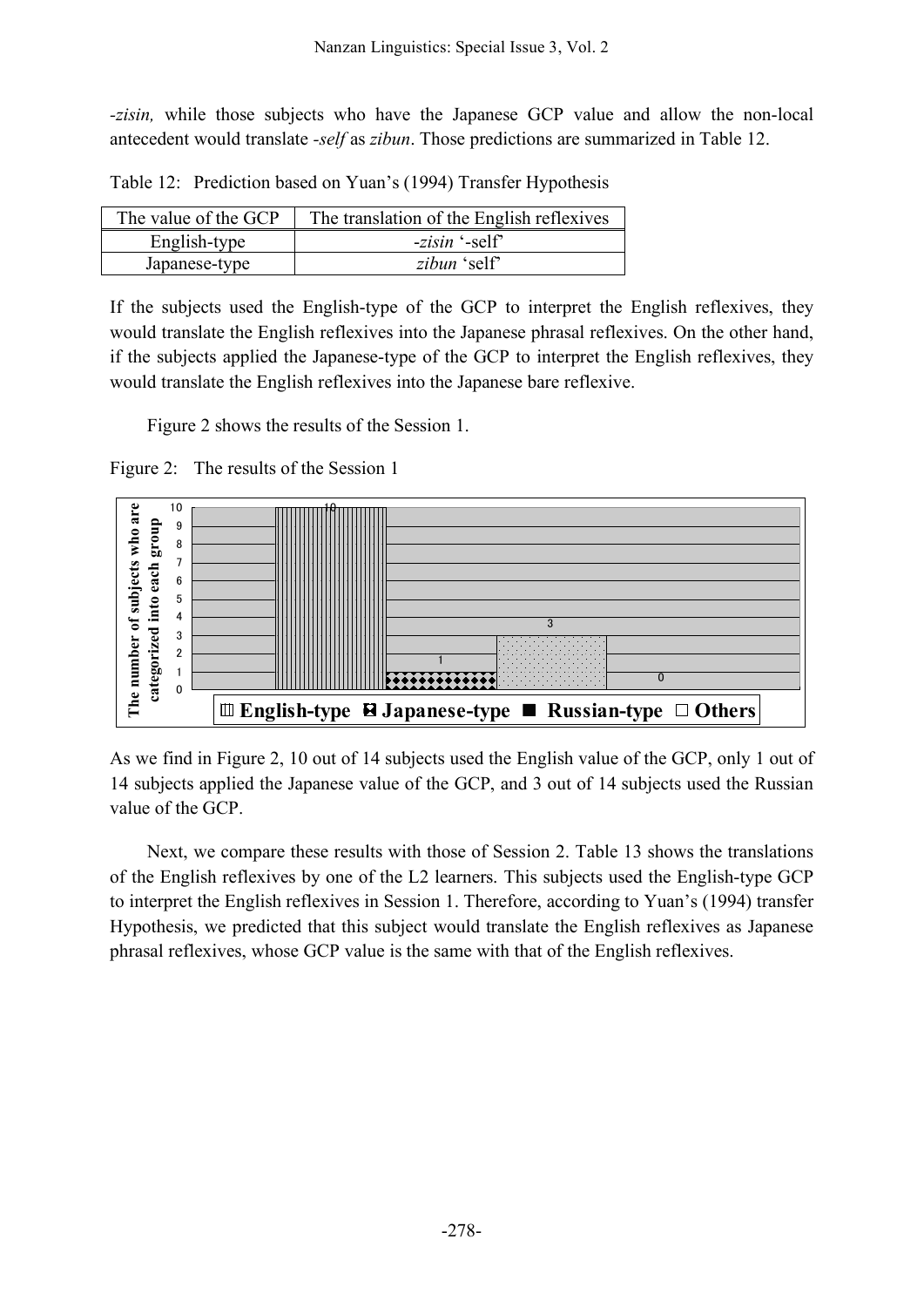Table 13: The translations of the English reflexives by one of the L2 learners who used the English value of the GCP (23a) to interpret the English reflexives

| The test sentences                      | Finite embedded | Infinitival<br>embedded |
|-----------------------------------------|-----------------|-------------------------|
|                                         | clauses         | clauses                 |
| Mary thinks that Lisa is proud of       | zibun-zisin     |                         |
| herself.                                | 'myself'        |                         |
| Ann remembers that Mary introduced      | zibun           |                         |
| herself.                                | 'self           |                         |
| Bob knows that Ken blames himself.      | kare-zisin      |                         |
|                                         | 'himself'       |                         |
| Bob wants Peter to be proud of himself. |                 | This subject did not    |
|                                         |                 | answer this question.   |
| Lisa asked Alice to introduce herself.  |                 | zibun-zisin             |
|                                         |                 | 'myself'                |
| Mary asks Alice to blame herself.       |                 | zibun                   |
|                                         |                 | 'self'                  |

Contrary to our prediction, this subject did not always translate the English reflexives into Japanese as -*zisin*, or the Japanese phrasal reflexives. <sup>9</sup> Table 13 shows the actual data.

Table 14 is the responses by a subject who set the Japanese-type GCP in Session 1.

Table 14: The translations of the English reflexives by one of the L2 learners who set the Japanese value of the GCP (23e) to interpret the English reflexives

| The test sentences                         | Finite embedded     | Infinitival         |
|--------------------------------------------|---------------------|---------------------|
|                                            | clauses             | embedded clauses    |
| Mary thinks that Lisa is proud of herself. | zibun-zisin         |                     |
|                                            | 'myself'            |                     |
| Ann remembers that Mary introduced         | zibun-zisin         |                     |
| herself.                                   | 'myself'            |                     |
| Bob knows that Ken blames himself.         | Ken-zisin           |                     |
|                                            | (the local subject) |                     |
| Bob wants Peter to be proud of himself.    |                     | Peter-zisin         |
|                                            |                     | (the local subject) |
| Lisa asked Alice to introduce herself.     |                     | Alice-zisin         |
|                                            |                     | (the local subject) |
| Mary asks Alice to blame herself.          |                     | zibun-zisin         |
|                                            |                     | 'myself'            |

 <sup>9</sup> See Appendix <sup>B</sup> for more responses by the subjects who set the English-type GCP.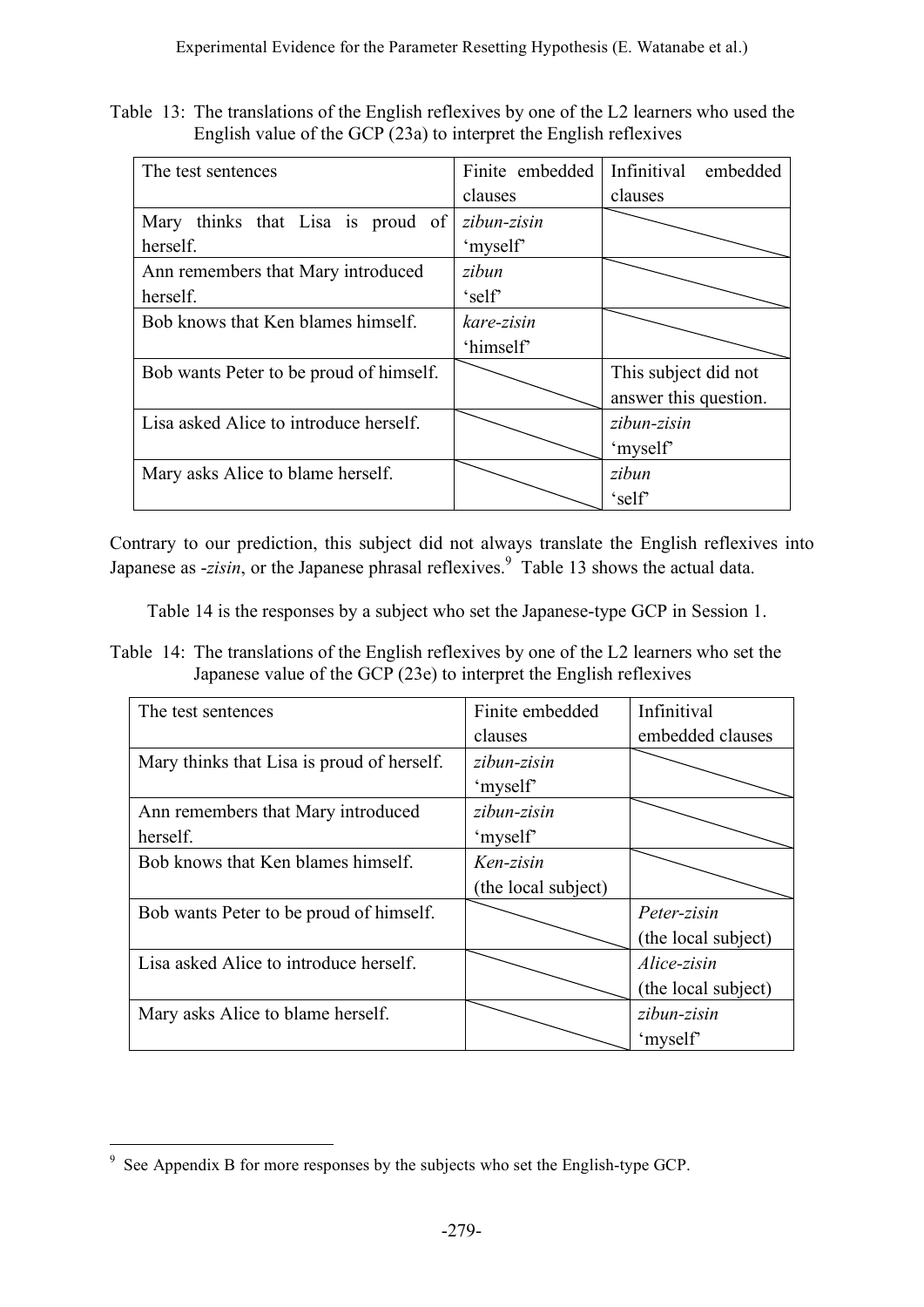This subject did not always translate the English reflexives as the Japanese bare reflexives *zibun.* These responses are also contrary to what the Yuan's (1994) Transfer Hypothesis predicts.

The results indicate that the subjects who apply the English value of the GCP do not transfer their Japanese value of the GCP. They reset their L1 parametric value to that of the target language, or English. Thus, our results of the main test (Section 3) that 27 subjects exhibit the English binding system provide a piece of supportive evidence for the Parameter Resetting Hypothesis.

#### **4. Conclusion**

In this paper, we examined the availability of UG for L2 learners. Based on the experimental study on the interpretation of English reflexives *-self* (e.g., *himself*) by the native speakers of Japanese, we found that there is an intermediate acquisition stage where some L2 learners reset the Governing Category Parameter (GC) from the value of Japanese to the non-Japanese (i.e., Russian), as MacLaughlin (1998) finds. The L2 learners select the value of the GCP that is neither the one for their NL (i.e., Japanese) nor the one for the L2 (i.e., English). They sometimes select the value for a language that they have never been exposed to (i.e., Russian). Thus, our study provides a piece of supportive evidence for proposal that the grammar of L2 learners is constrained by UG (the Full UG Access Hypothesis), and for the Parameter Resetting Hypothesis.

#### **References**

- Bailyn, John F. (1992). LF Movement of Anaphors and the Acquisition of Embedded Clauses in Russian. *Language Acquisition* 2: 307-335.
- Battistella, Edwin and Yonghui Xu. (1990). Remarks on the Reflexives in Chinese. *Linguistics* 28: 205-240.
- Bley-Vroman, Robert. (1990). The Logical Problem of Foreign Language Learning. *Linguistic Analysis* 20: 3-49.
- Chomsky, Noam. (1981). *Lectures on Government and Binding*. Dordrecht: Foris.

. (1986). *Knowledge of Language: Its Nature, Origin, and Use*. New York: Praeger.

- Clahsen, Harald and Peter Muysken. (1986). The Availability of Universal Grammar to Adult and Child Learners: A Study of the Acquisition of German Word Order. *Second Language Research* 2: 93-119.
- Cole, Peter, Gabriella Hermon and Li-May Sung. (1990). Principles and Parameters of Long-Distance Reflexives. *Linguistic Inquiry* 21: 1-22.
- Cook, Vivian. (1988). *Chomsky's Universal Grammar: An Introduction*. Oxford: Blackwell.
- Cook, Vivian and Mark Newson. (1996). *Chomsky's Universal Grammar: An Introduction*. Oxford: Blackwell.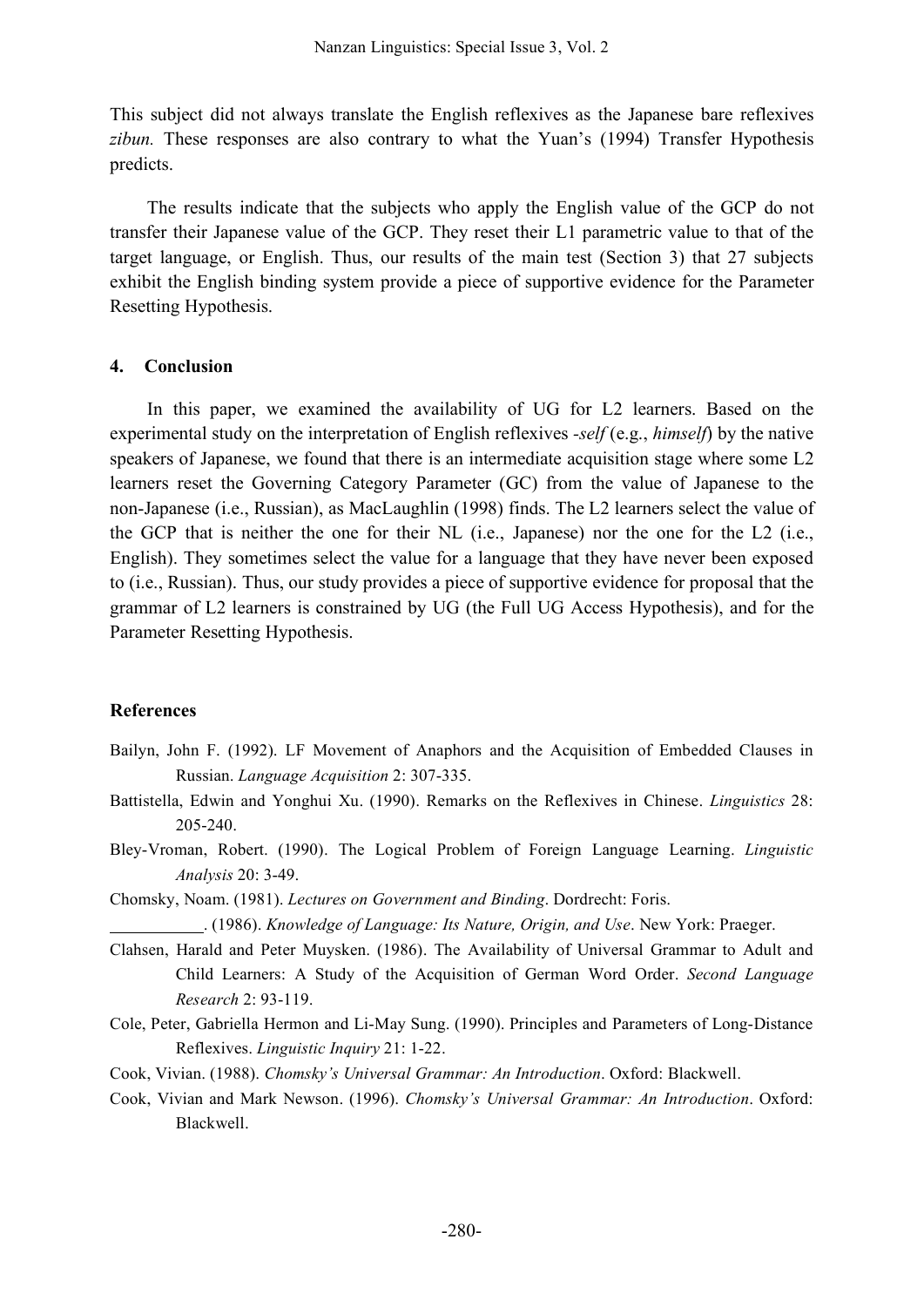- du Plessis, Jacques, et al. (1987). UG or Not UG, That is the Question: A Reply to Clahsen and Muysken. *Second Language Research* 15: 133-160.
- Dulay, Heidi, Martin Burt and Stephen Krashen. (1982). *Language Two*. New York: Oxford University Press.
- Epstein, Samuel, Suzanne Flynn and Gita Martohardjono. (1996). The Strong Continuity Hypothesis: Some Evidence Concerning Functional Categories in Adult L2 Acquisition. In: Suzanne Flynn, Gita Martohardjono, and Wayne A. O'Neil (eds.), *The Generative Study of Second Language Acquisition*: 61-77. Mahwah, New Jersey: Lawrence Erlbaum.
- Finer, Daniel. (1990). Modularity and Lexical Parameterization in the Adult Grammar. *Linguistics* 28: 905-927.
- Finer, Daniel and Ellen Broselow. (1986). Second Language Acquisition of Reflexive Binding. *North Eastern Linguistic Society* 16: 154-168.
- Hirakawa, Makiko. (1990). A Study of the L2 Acquisition of English Reflexive. *Second Language Research* 6: 33-52.
- Lott, David. (1983). Analysing and Counteracting Interference Errors. *ELT Journal* 37: 256-261.
- MacLaughlin, Dawn. (1996). Second Language Acquisition of English Reflexives: Is There Hope beyond Transfer. In: Andy Stringfellow, Dalia Cahana-Amitay, Elizabeth Hughes and Andrea Zukowski (eds.), *Proceedings of the 20th Annual Boston University Conference on Language Development*: 453-464. Somerville, Massachusetts: Cascadilla Press.
	- . (1998). The Acquisition of the Morphosyntax of English Reflexives by Non-Native Speakers. In: Maria-Luise Beck (ed.), *Morphology and Its Interfaces in Second Language Knowledge*: 195-226. Amsterdam: John Benjamins.
- Martohardjono, Gita and James Gair. (1993). Apparent UG Inaccessibility in Second Language Acquisition: Misapplies Principles or Principled Misapplications? In: Fred R. Eckman (ed.), *Confluence: Linguistics, L2 Acquisition and Speech Pathology*: 79-103. Amsterdam: John Benjamins.

. (1994). *Negative and Positive Polarity*. Cambridge: Cambridge University Press.

- Pica, Pierre. (1987). On the Nature of the Reflexivization Cycle. *North Eastern Linguistic Society* 17: 483-499.
- Schacter, John. (1988). Second Language Acquisition and its Relationship to Universal Grammar. *Applied Linguistics* 9: 219-235.
- Schwartz, Bonnie and Alessandra Tomaselli. (1990). Some Implications from an Analysis of German Word Order. In: Werner Abraham, Wim Kosmeijer, and Eric Reuland (eds.), *Issues in Germanic Syntax*: 251-274. Berlin: Walter de Gruyter.
- Tang, C.-C. Jane. (1985). *A Study of Reflexives in Chinese*. Taipei: National Taiwan Normal University Thesis.

. (1989). Chinese Reflexives. *Natural Language and Linguistic Theory* 7: 93-121.

Thomas, Margaret. (1989). The Interpretation of English Reflexive Pronouns by Non-Native Speakers. *Studies in Second Language Acquisition* 11: 281-303.

Yuan, Boping. (1994). Second language acquisition of reflexives revisited. *Language* 70: 539-545.

<sup>.</sup> (1991). Universal Grammar and the Interpretation of Reflexives in a Second Language. *Language* 67: 211-239.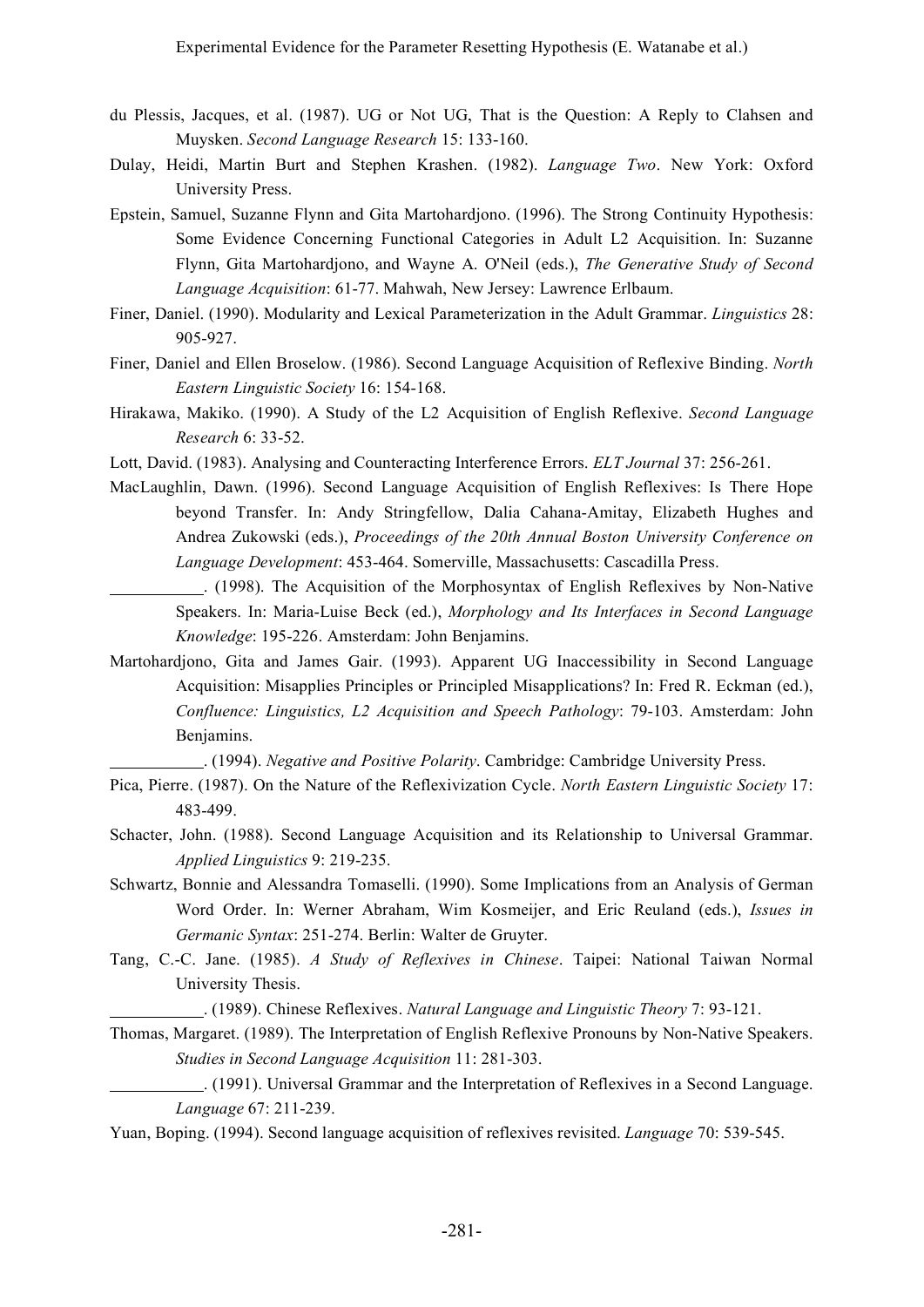- Wang, Jiang and Justin T. Stillings. (1985). Chinese Reflexives. In: Xi-Yin Li et al. (eds.), *Proceedeings of the First Harbin Conference on Generative Grammar*: 100-109. Harbinm People's *Republic* of China: Heilongjiang University Press.
- Wexler, Kenneth and Rita Manzini. (1987). Parameters and Learnability in Binding Theory. In: Thomas Roeper, and Edwin Williams (eds.), *Parameter Setting*: 41-76. Dordrecht: Reidel.
- White, Lydia. (1985). The Pro-drop Parameter in Adult Second Language Acquisition. *Language Learning* 35: 47-62.

. (1989). *Universal Grammar and Second Language Acquisition*. Amsterdam: John Benjamins.

. (1992). Subjacency Violations and Empty Categpriesin L2 Acquisition. In: Helen Goodluck and Michael Rochemont (eds.), *Island Constraints*: 445-464. Dordrecht: Kluwer.

. (2003). *Second Language Acquisition and Universal Grammar*. Cambridge: Cambridge University Press.

#### **Appendix A: The Contents of the Preliminary Tests**

The preliminary tests consist of Lexical Test, Governing Category Test, Syntax Test 1, and Syntax Test 2. The Lexical test assesses the knowledge of the lexical meaning of the English reflexives -*self*. The test sentences are shown in (i). The subjects are asked to choose one of the choices to best indicate the picture.



The Governing Category Test is designed to assess the subjects' knowledge of the binding domain. The test sentences contain a pronoun in an embedded clause, as in (ii).

| $(ii)$ a. | Barbara thought that Lisa hit her brother. | (a finite embedded clause)    |
|-----------|--------------------------------------------|-------------------------------|
|           | Michael forced John to give him the key.   | (an infinite embedded clause) |

The Syntax Test 1 assesses the linear order effects. The examples have a relative clause as in (iii).

(iii) a. Miss Old who is a sister of June is looking at herself in a mirror.